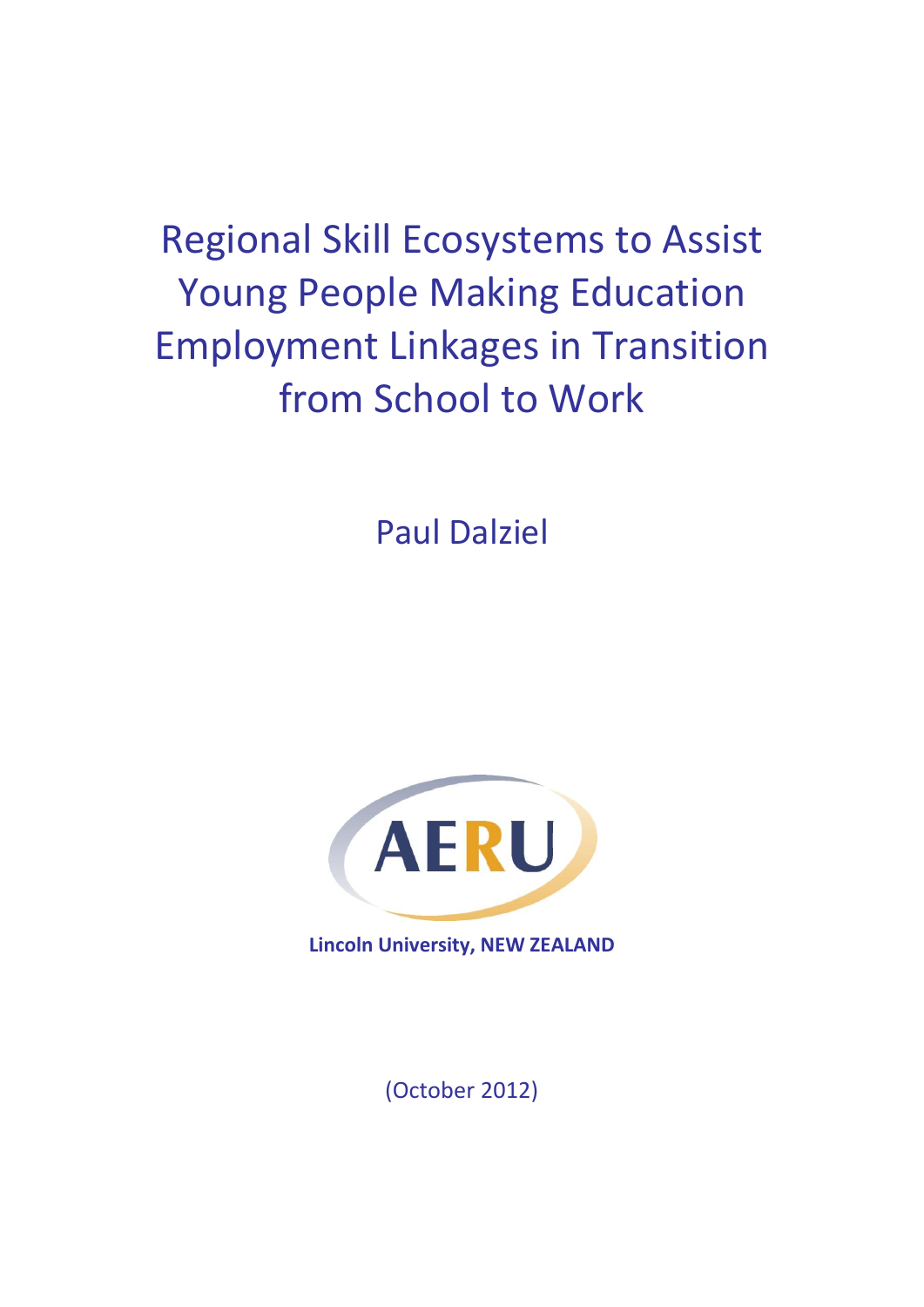

# Abstract

For the last five years the author has been involved in a five-year trans-disciplinary research program funded by the New Zealand government on education employment linkages for young people. His research has focused on employer-led channels at the regional level, investigating how opportunities and requirements of employers in a region are communicated to young people as they make key education choices. This paper summarises the major findings of this part of the research programme, paying particular attention to the role of careers offices in post-school education institutions. The work draws on the skill ecosystem metaphor introduced initially by David Finegold (1999) and developed more recently by the NSW Board of Vocational Education and Training in Australia in collaboration with a research team led by John Buchanan at the University of Sydney.

# Acknowledgements

This paper was prepared for presentation at the North American Regional Science Council conference, Ottawa, 7-10 November 2012, and at the Australia and New Zealand Regional Science Association International conference, Wollongong, 4-7 December 2012. I am grateful to my research colleagues, Jane Higgins, Hazel Phillips and Karen Vaughan for their collaboration in this research project over the last five years. I am also grateful to Chris Bridgman, Joanna Consedine, Dave Petrie and Robyn Cummins at the University of Canterbury Careers, Internships and Employment centre, who agreed to act as research partners for this phase of the EEL research. I thank Lynn McClelland (Director of Communications and External Relations at the University of Canterbury) who gave permission for the project. I thank Simon Worthington (Workforce Strategy Manager for the Canterbury Development Corporation, also working on secondment for the Canterbury Earthquake Recovery Authority) for his participation in and contributions to this research.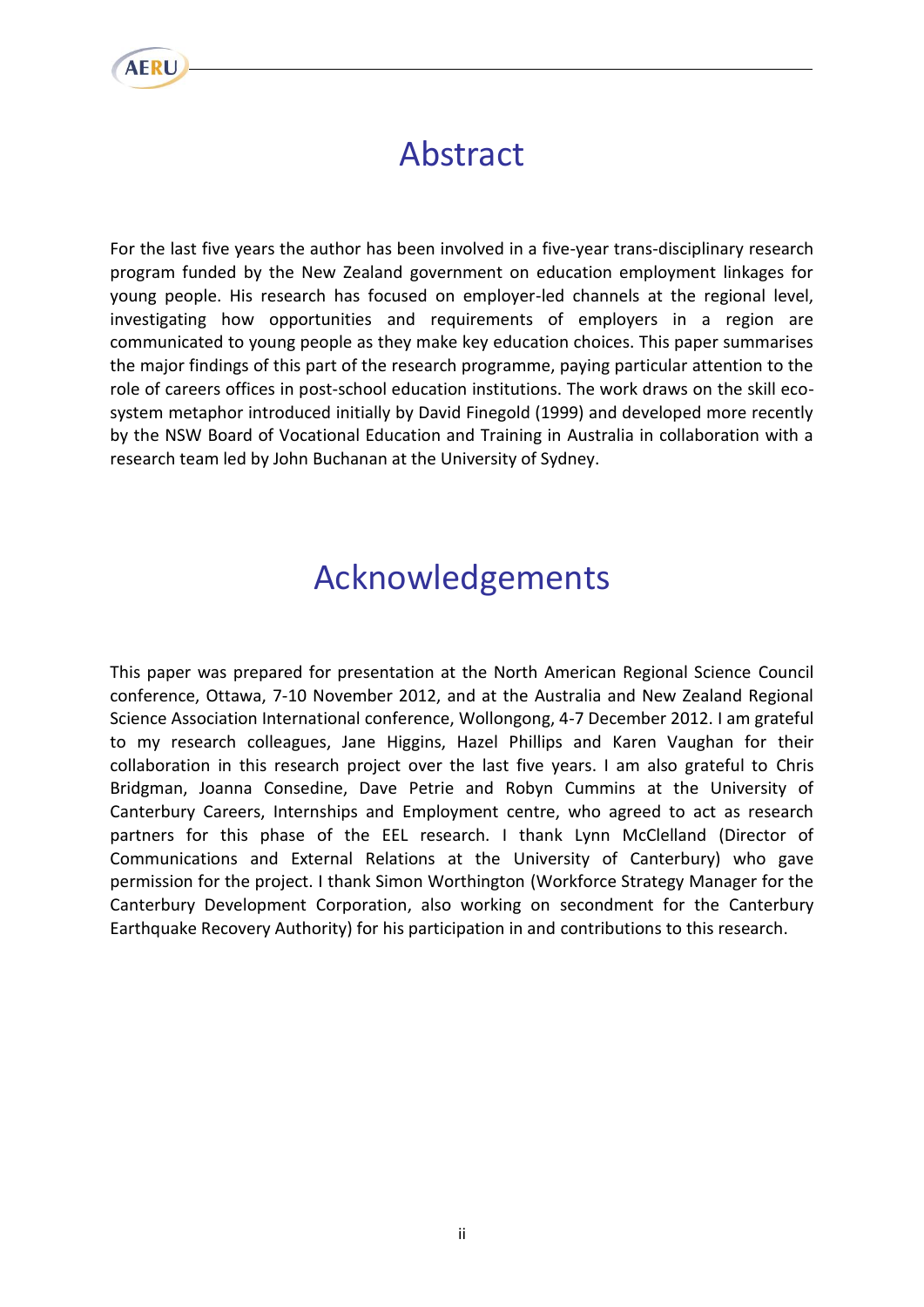

# Regional Skill Ecosystems to Assist Young People Making Education Employment Linkages in Transition from School to Work

### Introduction

A number of recent reports have expressed concern about the experience of New Zealand youth in education and in the labour market. An OECD report on jobs for youth, for example, found that "transitions from school to work are relatively smooth in New Zealand" but also identified three weaknesses that needed to be addressed (OECD, 2008, pp. 9-10): (1) there is a hard-core of youth who are at high risk of poor labour market outcomes and social exclusion; (2) not enough young people pursue vocational studies despite excellent labour market prospects offered by many trade professions and at the same time, some tertiary institutions do not provide youth with the skills required in the labour market; and (3) current labour market policies do not easily reach young people who have disengaged from school at an early age and are not entitled to welfare support. Shortly after that report, the Institute of Policy Studies published the results of a study of New Zealand census data since 1976 examining how different generations of young people have experienced their teenage years. The study concluded (Rea and Callister, 2009, p. 42):

If current forecasts are accurate, a key implication of our study is that the current generation of young people face difficult prospects. Over the next two years, as well as higher youth unemployment, we are likely to see more young people living at home, possibly increased participation in education, less young people employed, increased sole parenthood, increased benefit receipt, lower incomes and possibly higher rates of mortality amongst young men.

In May 2011, the Prime Minister's Chief Science Advisor (Sir Peter Gluckman) released a substantial report on adolescence transitions. It recognised the difficulties faced by the current generation of youth and quoted OECD data to "suggest that young New Zealanders are at greater risk than those of virtually any other nation we would want to compare ourselves with" (Gluckman, 2011, p. 4). The taskforce concentrated on "biological, cultural, social and behavioural domains" (p. viii). As a result, there was no specific chapter on economic issues such as education employment linkages. This is in contrast to another report published two months later by the New Zealand Institute, which put economic problems at the centre of its analysis (Boven *et al*, 2011, pp. 2-3):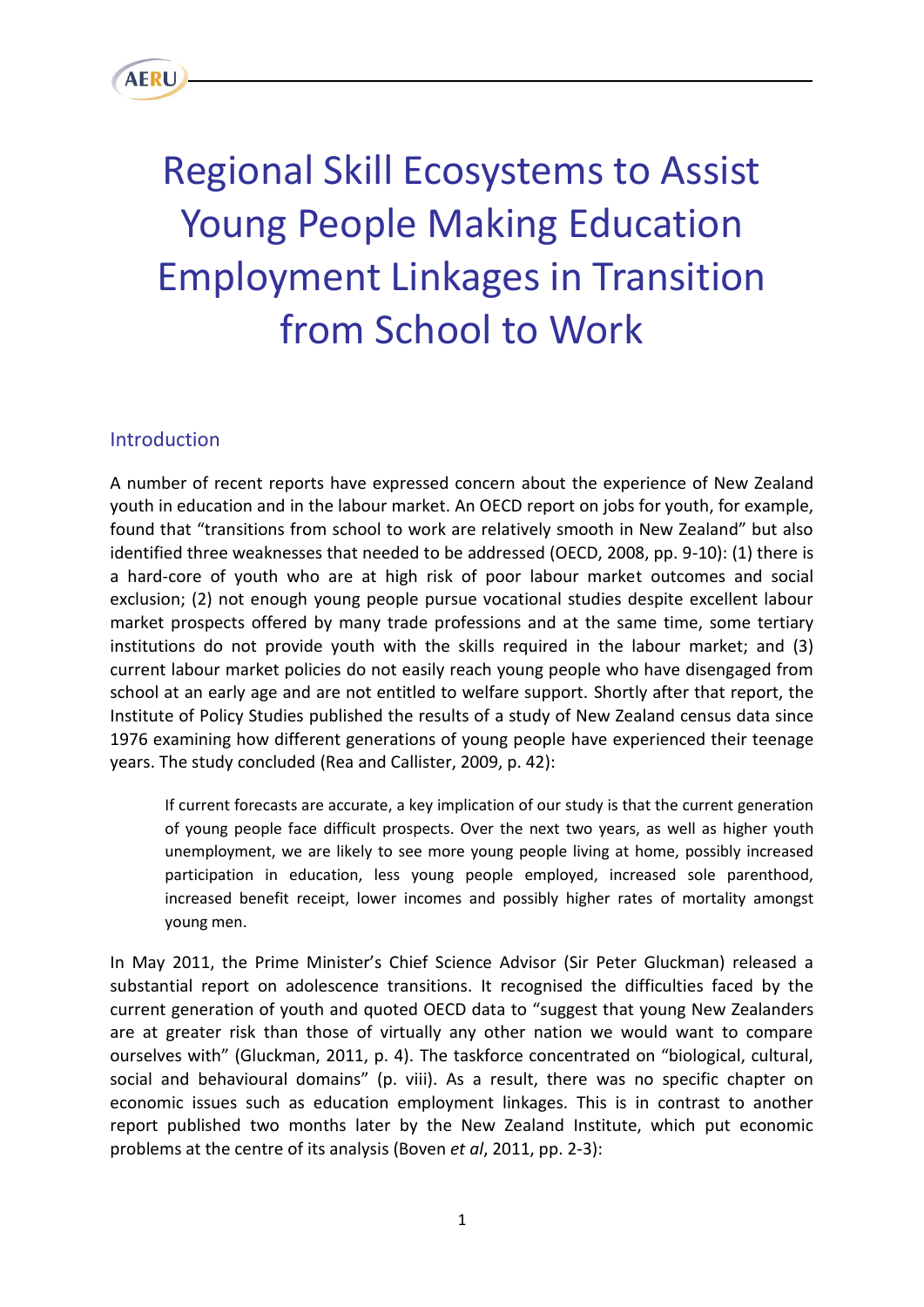

Unemployment is central; it is an important consequence of disadvantage as well as a cause of further disadvantage. Disengaged, inactive youth are at greater risk of lower earnings, needing social assistance, criminal offending, substance abuse, teenage births, suicide, homelessness, and mental or physical ill health.

New Zealand 'allocates' a higher share of unemployment to its youth than any other OECD country. Forty-five per cent of New Zealand's total unemployed are youth. Youth aged 20 to 24 years have similar experiences to 20 to 24 year olds in other OECD countries so it is the 15 to 19 year olds here who are different.

Many OECD countries insulate their 15 to 19 year olds from unemployment by keeping them in education or training so they are not in the labour force. New Zealand does not; it has the lowest median age of leaving initial education among OECD countries. Far too many youth are leaving school early and not successfully transitioning to work.

At the same time as a sizeable portion of the youth population is experiencing difficulties in their transition years, New Zealand employers are reporting significant skill shortages. The Department of Labour (absorbed into the newly established Ministry of Business, Innovation and Employment on 1 July 2012), for example, maintains a Long Term Skill Shortage List and an Immediate Skill Shortage List that are used as part of New Zealand's immigration policy (see [www.immigration.govt.nz/migrant/general/general information/review.htm\)](http://www.immigration.govt.nz/migrant/general/general%20information/review.htm). It is not easy to have an occupation included on these lists. The occupation must be highly skilled and the industry needs to demonstrate its commitment to training New Zealanders and to fully utilising the domestic labour market before looking overseas. For the Immediate Skills Shortage List, evidence must be confirmed of shortage in specific geographic regions; for the Long Term List, there must be an ongoing and sustained shortage, both globally and across all geographic regions in New Zealand. Despite these stringent requirements, there are large numbers of occupations on both lists. In September 2012, there were 101 occupations on the Immediate list and 128 occupations on the Long Term list, or 229 occupations in total.

These observations suggest a skills mismatch. At the time that a sizeable portion of the youth population are struggling to create good education and employment pathways for themselves, employers are identifying occupations with immediate or long term skills shortages. Such patterns are not unique to New Zealand, of course; the OECD (2011, 2012) has emphasised the importance of national skills strategies as key for boosting employment and economic growth, and for promoting social inclusion.

Against that background, the Education Employment Linkages research programme was a trans-disciplinary research programme funded from the New Zealand Public Good Science Fund from 1 July 2007 to 30 September 2012 [\(www.eel.org.nz\)](http://www.eel.org.nz/). The aim of the research programme (see Dalziel *et al*, 2007) was to answer the question: How can formal support systems best help young New Zealanders make good education employment linkages to benefit themselves, their communities, and the national economy? This paper presents a partial answer to that question, drawing on a fuller report by Dalziel (2012). It proposes a New Zealand system of regional skill ecosystems that make use of regionally embedded networks in which the careers education offices of secondary and tertiary education organisations are recognised as key nodes.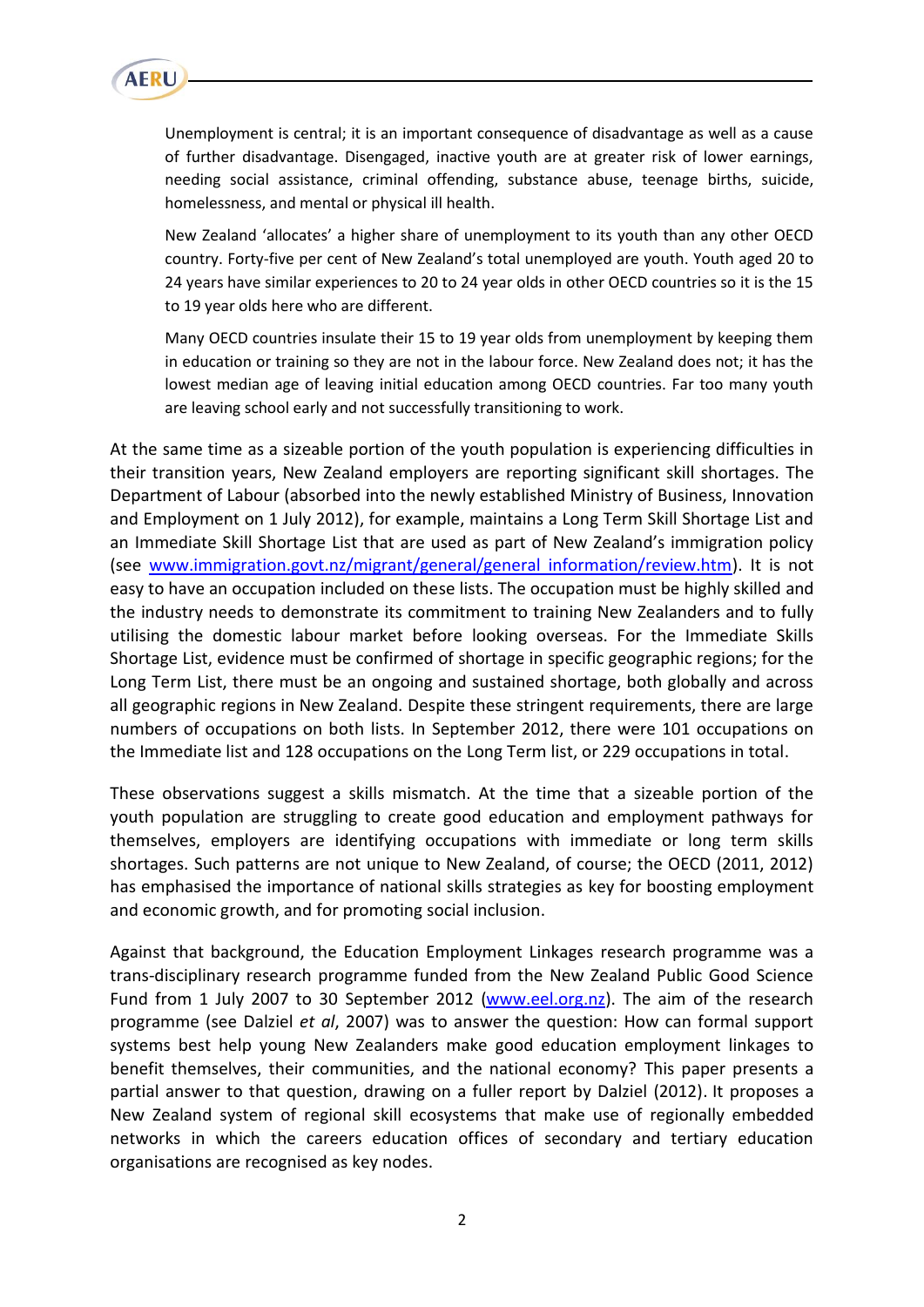

The paper is organised as follows. Section 1 provides an overview and synthesis of three important strands in the economics literature concerned with skills formation: the comparative advantage model of Roy (1951); the human capital model of Mincer (1958), Shultz (1961) and Becker (1962, 1964); and the signalling model of Spence (1973). Section 2 develops that synthesis to incorporate the standard economic model of an enterprise to create a model of a regional skill ecosystem of the type first discussed by Finegold (1999) and developed by Buchanan (2006) and others.

Section 3 considers the importance of networking activities in the contexts of regional development (drawing on Rutten and Boekema, 2012) and of careers education in New Zealand secondary schools (drawing on Vaughan and O'Neil, 2010). Section 4 reports on a case study that explored whether networking activities are relevant for careers education in tertiary education organisations. The study found that networks are important, conceptualising the work of a careers office in such an organisation as offering an integrated set of menus of services provided to employers, students and faculties.

Section 5 explains the proposal for a system of regional skill ecosystems anchored by Careers New Zealand (a government agency providing leadership and expertise across the careers sector) as the system's national spine. The paper ends with a brief conclusion.

# 1 A Synthesis Model of Education and Labour Market Skills

The section brings together three important contributions in the economics literature to modern understandings of skills. One of the earliest contributions on individual skills came in an article by Roy (1951) offering "some thoughts on the distribution of earnings". The article was "intended to combat the view that the distribution of incomes is an arbitrary one that has developed by the process of historical accident" (idem, p. 135). Instead Roy adopted the theory of comparative advantage to cover the situation "in which individuals' comparative advantages in various activities differ widely" (idem, p. 145). He summarised his analysis as follows (idem, p. 146):

It has been shown, granted the truth of the particular assumptions made, that the distribution of earnings depends on certain 'real' factors, i.e. the character of the distributions of various kinds of human skill and the state of technique existing in different occupations. The desires of the individuals in the community for various sorts of goods are naturally of great importance too, but they are only able to exert their influence within the framework determined by skill and technique.

Roy's model (which continues to inspire further research; see, for example, Heckman and Honoré, 1990) points to a key purpose of the education system, going back at least to Rousseau (1762), which is to help students discover more about their individual interests and abilities. More recently, it has led economists to develop sequential models in which students learn in early periods of education about their interests and abilities and this new knowledge then shapes education choices in later periods (see, for example, Altonji, 1993, Weiler, 1994, Keane and Wolpin, 1997 and 2000, Eckstein and Wolpin, 1999, and Arcidiacono, 2004).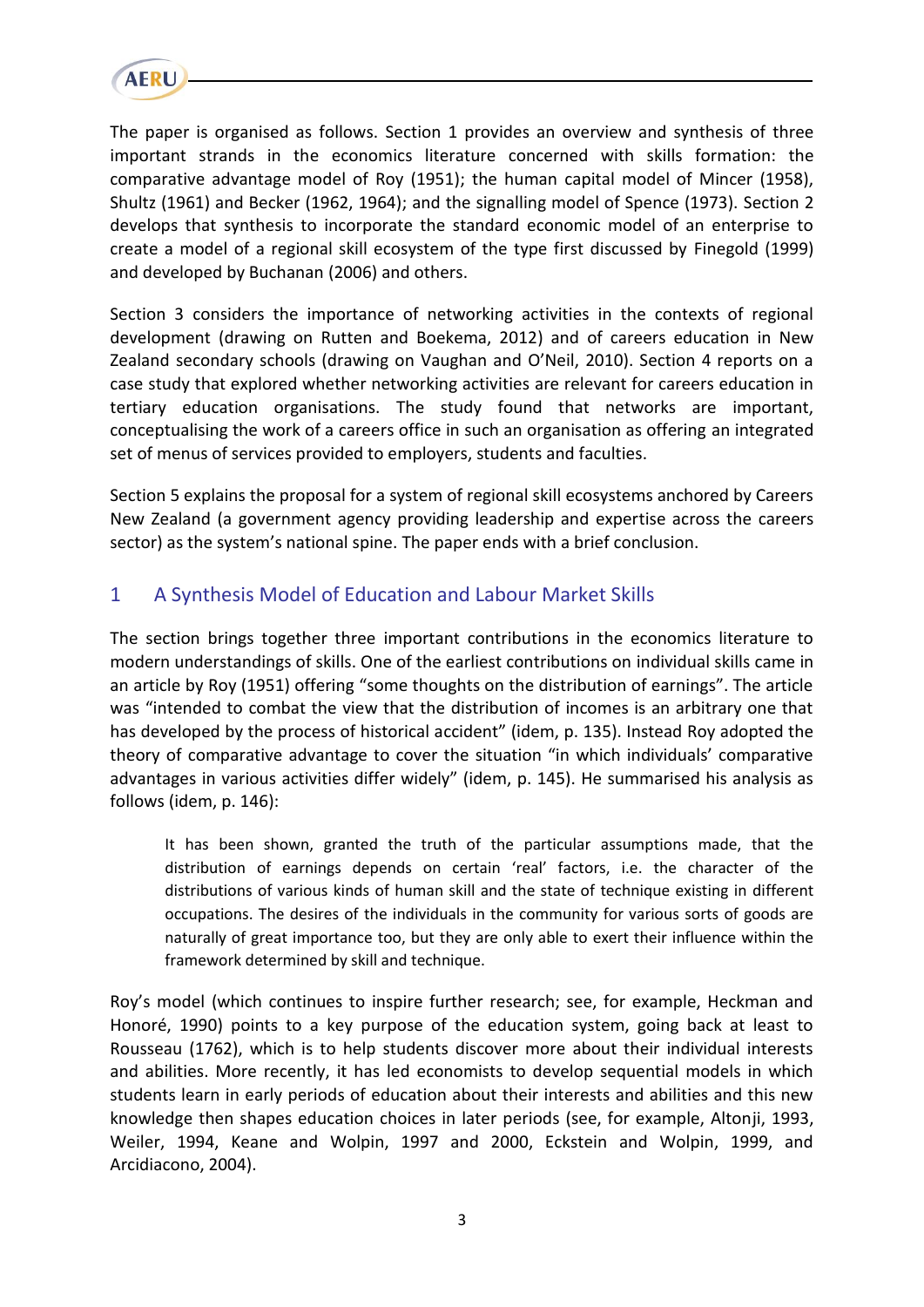

A second major contribution by economists to understanding education choices was the development more than fifty years ago of human capital theory by Mincer (1958), Shultz (1961) and Becker (1962, 1964). The theory rests on recognition that a decision to spend time in education has strong similarities to an enterprise's decision to use savings to invest in physical capital. In particular, an individual in education foregoes current consumption in order to acquire 'human capital' that will increase their productivity in employment and so allow future earnings at a premium above the wages earned by uneducated workers. This model has generated a vast literature; Harmon *et al*. (2003), Sianesi and Van Reenen (2003) and Tobias and Li (2004) provide recent surveys.

A third major contribution in economics highlights the role of educational qualifications in signalling the student's ability to potential employers. This literature began with Spence's (1973) article on job market signalling; see reviews by Weiss (1995) and Riley (2001 pp. 459- 463). Spence made the point that this signalling role of completed qualifications can be sustained even if participation in education does not itself add anything to the student's endowed abilities. This is because high ability individuals find it less costly to engage in education for a number of reasons and so potential employers will recognise that an individual who has chosen to obtain a qualification must have high ability to justify that investment. This mechanism is stronger, of course, if education does indeed increase a person's human capital (Riley, 2001, p. 460).



#### **Figure 1: A stylised model of skills formation**

Source: Dalziel (2012, Figure 11, p. 21).

The three models are brought together in Figure 1, which was first developed in Dalziel (2010 and 2011). It suggests that labour market skills are achieved when three elements are matched: individual abilities; education investment; and employment opportunities. Roy's model supports the first matching arrow, connecting individual abilities and employment opportunities. The human capital model supports the bottom matching arrow, connecting individual abilities and education investment. The signalling model supports the third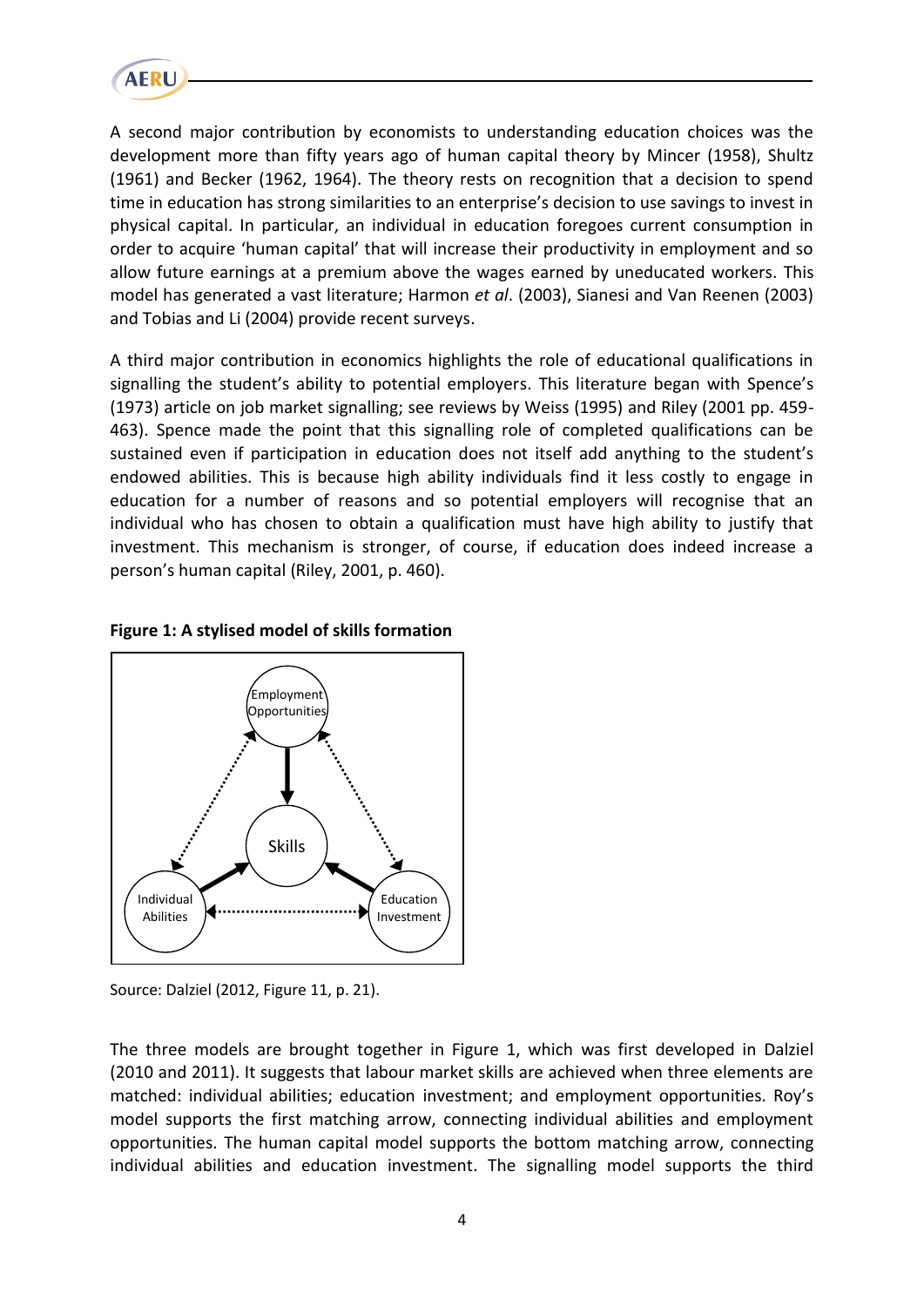

matching arrow in the figure, connecting education investment and employment opportunities through graduates using qualifications to display their disciplined abilities to potential employers.

An important feature of the model in Figure 1 is that it captures the importance of human capital in skills formation, but it also emphasises the matching of individual abilities with employment opportunities, as well as the signalling role of qualifications that links education investment to employment opportunities. Thus the model recognises that investment in human capital is not sufficient for creating marketable skills. This has been noted, for example, by the OECD (2012, p. 3):

Without proper investment in skills, people languish on the margins of society, technological progress does not translate into economic growth, and countries can no longer compete in an increasingly knowledge-based global society. But this "currency" depreciates as the requirements of labour markets evolve and individuals lose the skills they do not use. Skills do not automatically convert into jobs and growth.

This has also been noted in another OECD report in the context of youth transitions. Quintini, 2011, pp. 45-46) comments:

Despite the significant role played by individual skill heterogeneity in explaining qualification mismatch and its repercussions on wages, policy intervention may be warranted to address a number of issues. These include, notably: the mis-investment in education implicit in large numbers of youth leaving school without the skills that employers require; the costs incurred by firms to sort candidates into jobs when qualifications provide bad signals for skills; and the difficulties faced by some specific groups such as job losers and immigrants.

The first two issues identified by Quintini are exactly the two consequences of using an impoverished model of labour market skills that does not include the links with employment opportunities. Quintini (2011, p. 46) continues that "policy interventions designed to reduce mismatches require the co-operation of the many different actors involved in generating jobs, imparting and acquiring skills and bringing jobs and workers together: employers, educators, individual workers, central and local governments, public employment services and the social partners". This idea has led some analysts to argue that a region's skill development system should be considered as an ecosystem (see, for example, Committee for Auckland, 2012, p. 17), as explained in the following section.

# 2 A Model of a Regional Skill Ecosystem

An early use of the 'skill ecosystem' phrase was by Finegold (1999). Finegold researched "the dense concentrations of biomedical and computer hardware and software firms clustered in Northern and Southern California", which had become "self-sustaining high-skill ecosystems" (idem, p. 61). In proposing this label, Finegold was self-consciously moving away from former frameworks based on low-skill versus high-skill equilibria, explaining "both concepts [equilibria and ecosystems] highlight the interdependence of actors in a system, but in the study of ecosystems the focus is on continual evolution" (idem, p. 63).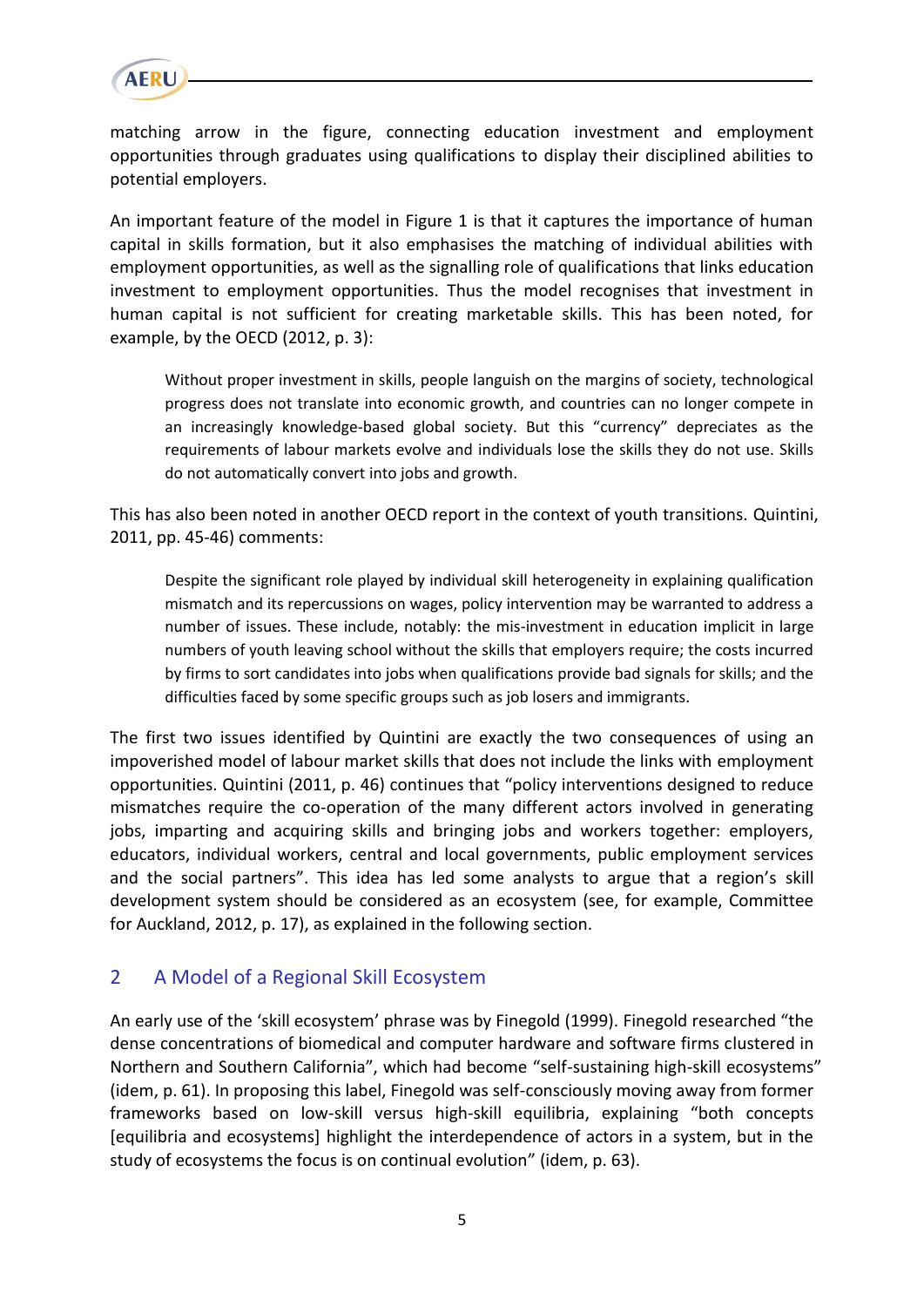

In 2000, the New South Wales Board of Vocational Education and Training commissioned a multi-disciplinary team of researchers from the Australian Centre for Industrial Relations Research and Training at the University of Sydney and from the Research Centre for Vocational Education and Training at the University of Technology Sydney to undertake a project on linkages (present and future) between work and skills. The aim was to describe policy options for shaping those connections in the future. The project drew on Finegold's 'skill ecosystem' metaphor; Buchanan *et al*. (2001, p. 11):

Understanding how both 'general trends' and 'diversity' cohere in practice is best achieved by using the notion of 'skill ecosystems' – ie clusters of high, intermediate and low level competencies in a particular region or industry shaped by interlocking networks of firms, markets and institutions.

Subsequently, two pilot programmes successfully tested the skill ecosystem idea, highlighting the way in which different groups of actors (individuals, educators, employers and policy advisors) must be motivated by mutually reinforcing advantages for a high skill ecosystem to flourish; see Buchanan (2006), Windsor and Alcorso (2008) and Buchanan and Jakubauskas (2010, pp. 44-49).

A model that captures these insights can be developed from the model in Figure 1 in two steps (see Dalziel, 2011a and 2011b, and Miranda *et al,* 2011, p. 68). The first step considers the situation of employers and their motivation for utilising skilled employees. It is assumed that the motivation is to earn profits, which is achieved by matching market opportunities with investment in capital that is in turn matched by the employment of productive workers who can utilise the capital to take advantage of the market opportunity. This model is shown in Figure 2.



#### **Figure 2: A stylised model of skills utilisation**

Source: Dalziel (2012, Figure 4, p. 14).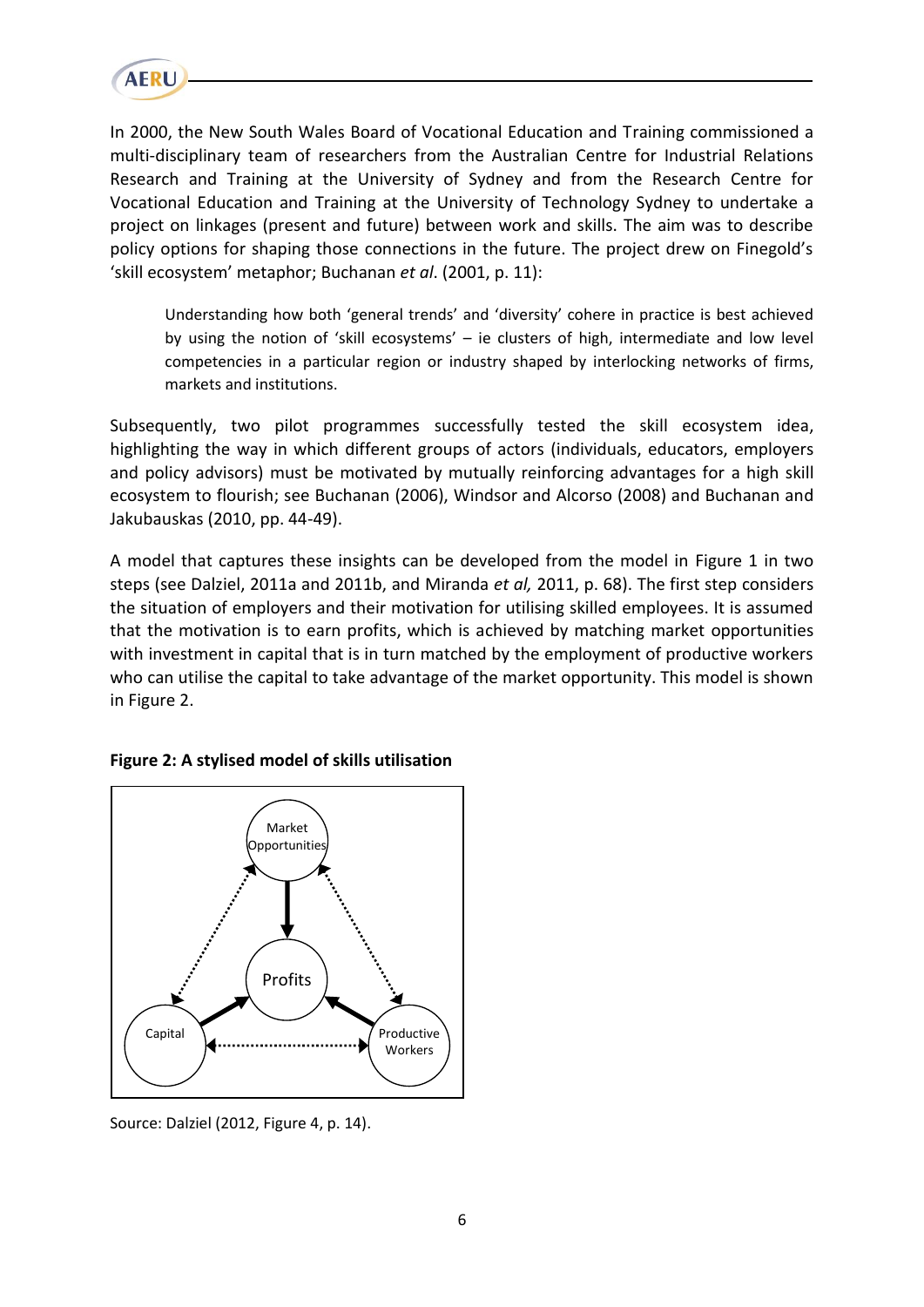

The second step is to combine the two models. At the heart of the employees' model in Figure 1 lies 'skills' defined in the sense of having labour market value. At the heart of the employers' model in Figure 2 lies 'profits' required for the enterprise to be financially sustainable. The two models are connected, however, since it is an employer's profits that give rise to employment opportunities and it is an employee's skills that define productive workers. Hence the two diagrams are elements of a more integrated model, obtained by rotating the right-hand diagram and 'clicking' it into the left-hand diagram to produce the synthesis model of a skill ecosystem in Figure 3.





Source: Dalziel (2012, Figure 19, p. 38) reproduced from Miranda *et al*. (2011, p. 68).

The model in Figure 3 has a number of attractive features, starting with the binary relationship between skills and profits at its core. The key to high productivity is the ability of enterprises to create profits through using skilled employees receiving a just return on their investment in gaining those skills. Another attractive feature highlights the importance of market opportunities and individual abilities (with both concepts broadly defined) as the foundation for profits and skills. This indicates the importance of a sound economic development strategy and of investing in the education of the next generation.

A third attractive feature is that the model in Figure 3 illustrates the coordination problem within a skills ecosystem that is the focus of this paper. Employers make capital investment decisions separately from the education investment decisions of current and potential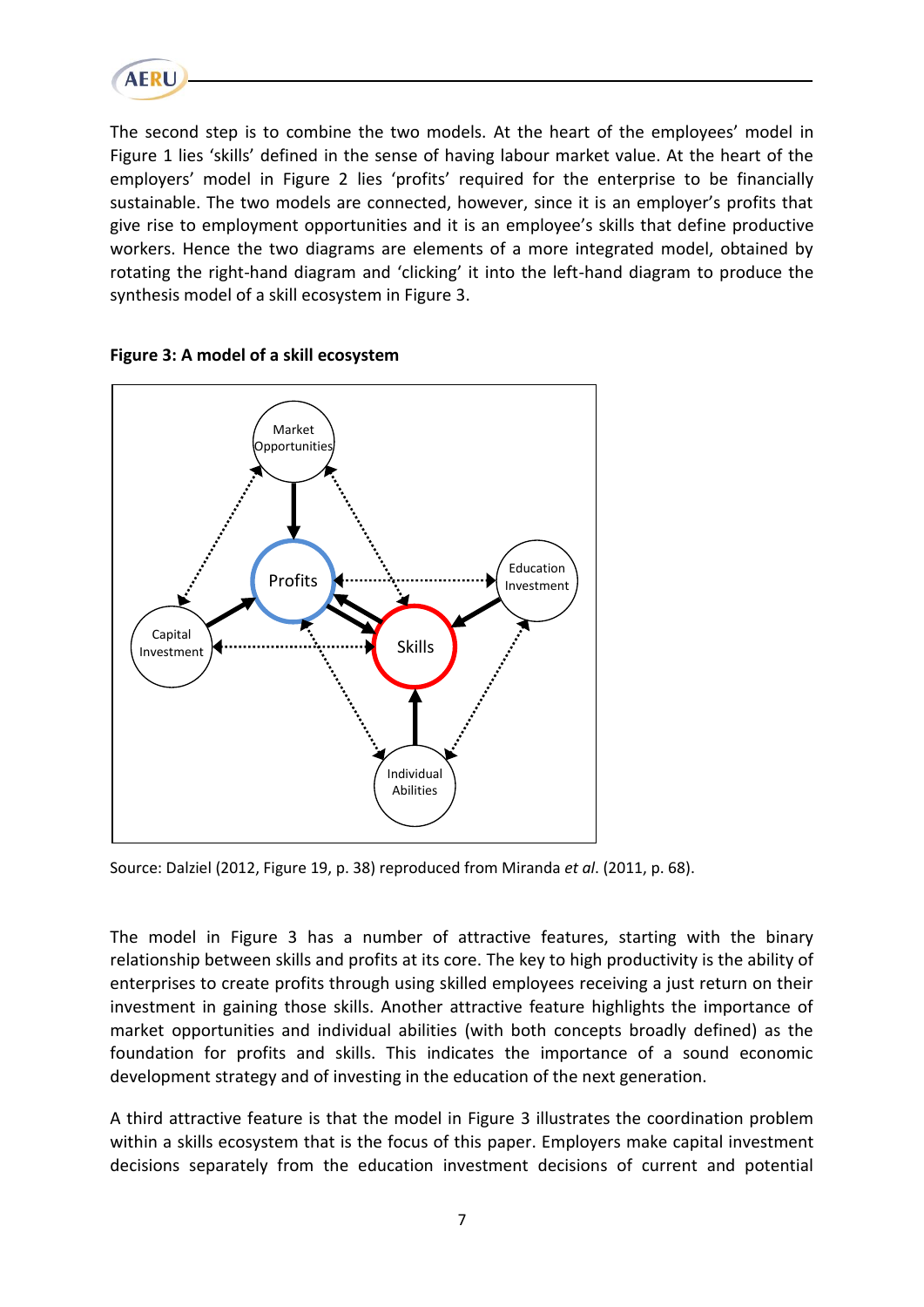

employees. This separation means employers can be constrained by skill gaps in the labour force while potential workers can waste time and financial resources by investing in education that is out-of-date or produces skills for which there is no employer demand. One of the major purposes of the policy environment within which the skills ecosystem sits is to address this coordination problem, but this does not mean that government intervention is necessarily the answer. This important point has been emphasised in the Australian research on skill ecosystems (Buchanan, 2006, p. 4, emphasis added):

Inadequate levels of training and the dearth of decent jobs were once seen as a failure of the market – its tendency to fail, without government intervention, to develop adequate numbers of skilled workers and desirable standards for all concerning wages, hours and forms of employment. *But governments can fail in this respect just as badly* – a failure of coordination. Economic and industry restructuring, and globalisation, pose huge challenges to governments committed to ensuring better workplace outcomes, including the development and deployment of labour. The skills problems we currently face reflect this *coordination failure* as well as *market failure*.

The possibilities of coordination failure and market failure present major challenges to young people making education and employment choices. This has given rise to a group of professionals engaged in secondary schools and elsewhere to help youth consider their choices. Traditionally, these careers professionals have concentrated on providing career information, advice and guidance, but more recent developments have focused on the role of providing career education (see, for example, OECD, 2004, Career Services, 2009, and Ministry of Education, 2009,). Given the issues raised in the above citations from Buchanan (2006), Quintini (2011) and OECD (2011), it has been argued that these professionals need to be strongly involved in networking activities, as discussed in the next section.

# 3 Networking Activities and Careers Education

Modern information and communications technology means that young people are able to access any amount of information about career opportunities and education options that they choose. This raises a crucial question for people acting in careers roles in educational organisations, as summarised by Vaughan and O'Neil (2010, p. 8):

… as Shirkey [2008] has shown in his work on the demise of professions based on scarcity models, traditionally the work of careers advisors tended to be organised around things that were scarce – labour market information, tertiary institution information and vocational testing – but these things are now readily available through public information websites, marketing material and online self-testing resources. If people have access to what was previously scarce and in the sole domain of the careers advisor, and schools take seriously the Ministry of Education's suggestion that "all teachers are career teachers" now, what should the designated careers advisor be doing?

Vaughan and O'Neil responded to that question with an exploration of the networks and networking activities of careers educators in schools. Although networking is well recognised as important for careers practitioners (Watts, 1994; Career Services, 2009, p. 43; Cedefop,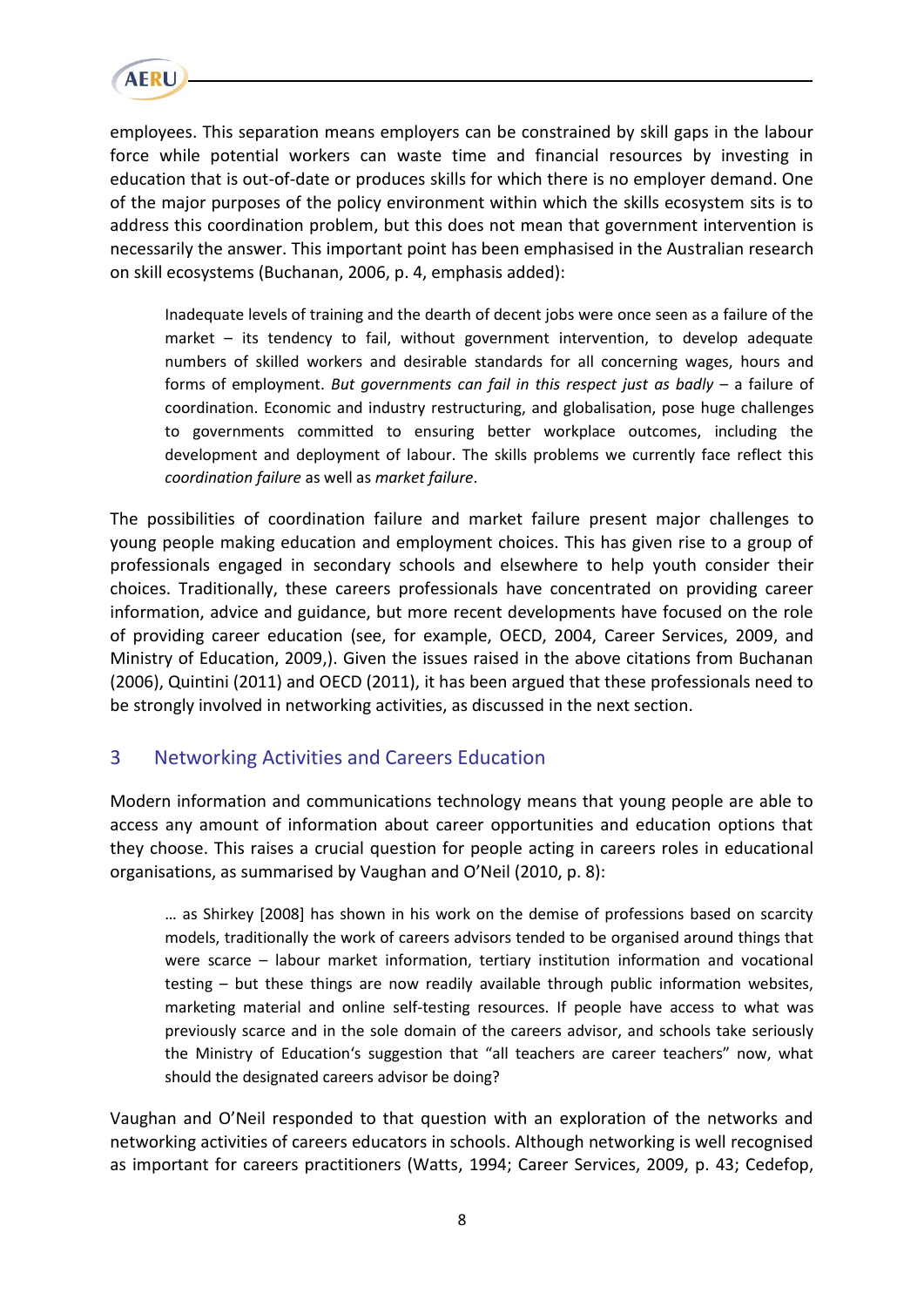

2009, Ministry of Education, 2009, p. 20), Vaughan and O'Neil's (2010) report was the first study internationally to specifically examine the practice of networking as a core task or competency of careers advisors. Their case studies found that careers educators in New Zealand secondary schools were organically involved in developing multiple and overlapping career education networks. These decentralised networks concentrated on local connections but some extended outside the school's region.

Vaughan and O'Neil strongly supported the development of these networks. They observed that "meeting the needs of young people today now involves establishing a far wider range of working relationships inside and outside of the school" (Vaughan and O'Neil, 2010, p. iii). The activity of networking "allows a community of practice to be built across schools, education sectors, and community organisations (including employers and industry) on a regional and national basis" (ibid). Hence they made some specific recommendations (ibid):

We suggest that the selection and training of careers staff needs to take account of new network and community membership and to enhance individuals' capacity to engage in networking. We also suggest that networks and networking be recognised and valued as a professional activity. Networks can be further developed as communities of practice, perhaps with the assistance of a "professional spine" to give cohesion to what is a diffuse set of ideas, activities, and actors in a very dynamic environment.

The Vaughan and O'Neil (2010) study also resonates with current research on the potentially important role of networks in promoting regional economic development, which has been summarised in a recent special issue of *Regional Studies* introduced by Rutten and Boekema (2012). These authors take as their historical starting point the idea of a 'knowledge economy', which initially led to suggestions that regional knowledge-based networks are loci for regional learning and innovation that strengthens regional competitiveness. Those suggestions are now thought to be too restrictive: "though learning may have a regional dimension, it is increasingly unrealistic to conceptualize learning as a regional phenomenon, because knowledge is distributed globally and innovative regions (and networks) are globally linked" (Rutten and Boekema, 2012, p. 986).

Despite the importance of national and global linkages, learning networks may be regionally embedded, because proximity appears to make a difference to learning opportunities (including fostering social contexts that may or may not be supportive of openness, tolerance and socio-cultural diversity, although regions harbour multiple social contexts; idem, p. 988). Rutten and Boekema (2012, p. 989) observe:

Various social contexts, such as social and professional networks, are relevant for learning and learning benefits from individuals bridging multiple networks (Amin and Roberts, 2008). As these networks may be embedded in firms, networks and places, their characteristics are relevant to explain learning.

Thus Vaughan and O'Neil's study and the international literature on regional development both point to networks that are multiple, overlapping, regionally embedded and extending beyond the local region. These insights provide important lessons for thinking about practical ways to support professional networks for careers professionals working in a local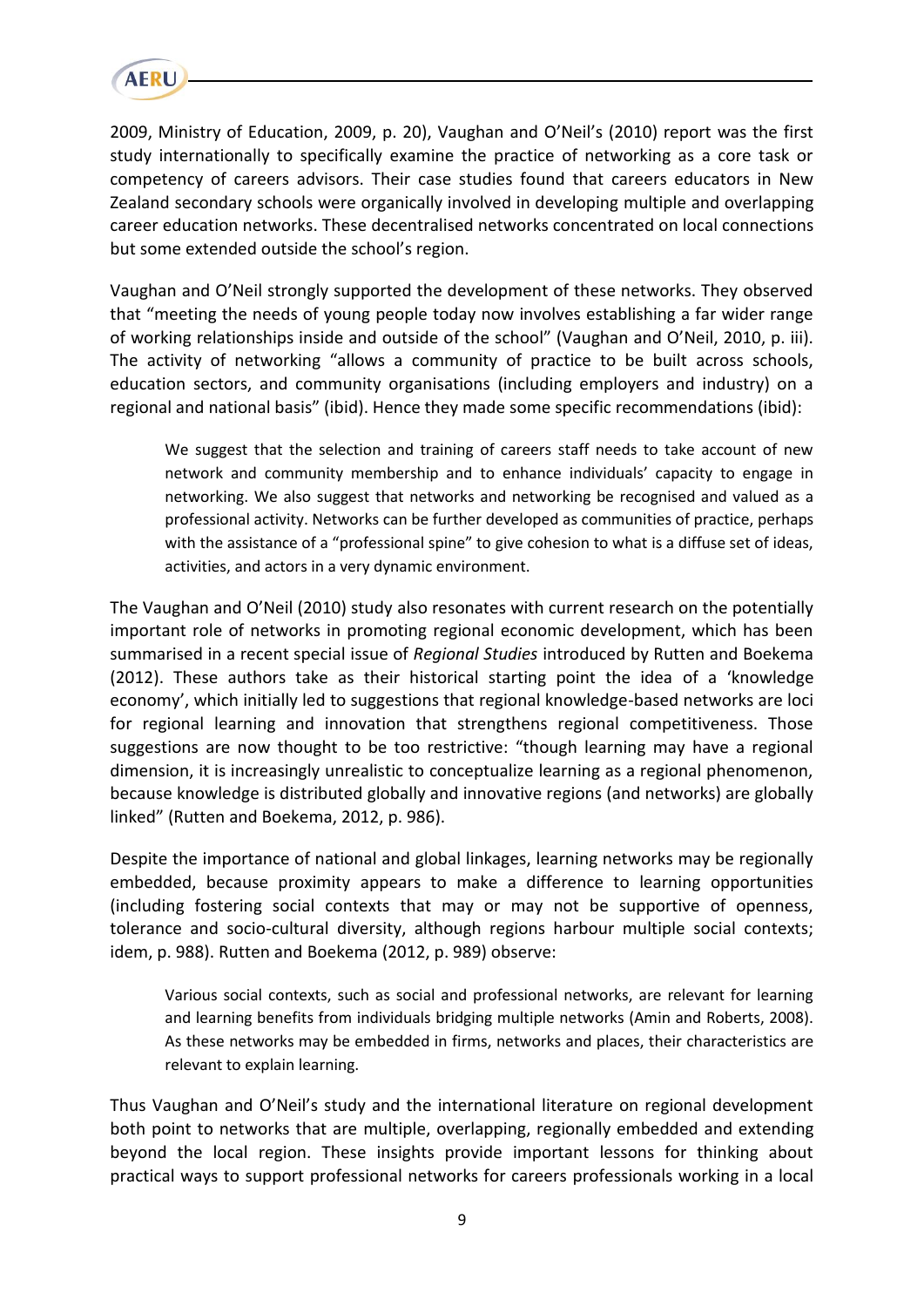

or regional context. The following section reports a case study to explore whether the networking concept is similarly relevant for careers education in tertiary education organisations.

# 4 Networking and Careers Services in a Tertiary Education Organisation

The careers office of a large tertiary education institution is a potentially important resource in a regional skill ecosystem. This possibility was explored in a case study by the author involving the Careers, Internships and Employment (CI&E) centre of the University of Canterbury in Christchurch, New Zealand. CI&E is a dedicated service with four professional staff (see [www.canterbury.ac.nz/careers/about\\_uc\\_careers\\_employment.shtml\)](http://www.canterbury.ac.nz/careers/about_uc_careers_employment.shtml), including a manager and two career consultants who are experienced and qualified members of the Career Development Association of New Zealand (CDANZ). They, and the resources they have available, are advertised as being available to assist students, graduates, employers and the university's academic staff in all aspects of career decision making and job searching.

The research method adopted for studying the role of CI&E was the soft systems approach developed at Lancaster University in the United Kingdom (see Checkland and Poulter, 2006, and the references in that book). The approach begins by defining the situation that the researcher wants to explore. The situation under review in this study was how a careers centre in a tertiary education institution carries out its mission to assist students, graduates, employers and the university's academic staff in career decision making and job searching.

In thinking about this situation, the soft systems methodology stresses that all people involved in the system should be presumed to be acting purposefully. Soft systems methodology seeks to understand this purposeful action and the way in which it creates systems that can be understood using relevant models. The models then allow a structured debate about feasible and desirable change in the systems, recognising that different stakeholders in the situation are likely to make different judgements about what 'desirable change' might mean, depending on personal world views and other factors.

Approaching a case study for the first time, the standard practice is for the researcher to develop with his or her research partners a 'rich picture' of the situation being explored; that is a picture using symbols, arrows and keywords that succeeds in presenting an overview of the situation under review. The rationale for this initial step is explained by Checkland and Poulter (2006, p. 25) as follows:

The complexity of human situations is always one of multiple interacting relationships. A picture is a good way to show relationships; in fact it is a much better medium for that purpose than linear prose. Hence as knowledge of a situation was assembled – by talking to people, by reading documents, etc. – it became normal to begin to draw simple pictures of the situation. These became richer as inquiry proceeded, and so such pictures are never finished in any ultimate sense. But they were found invaluable for expressing crucial relationships in the situation and, most importantly, for providing something that could be tabled as a basis for discussion.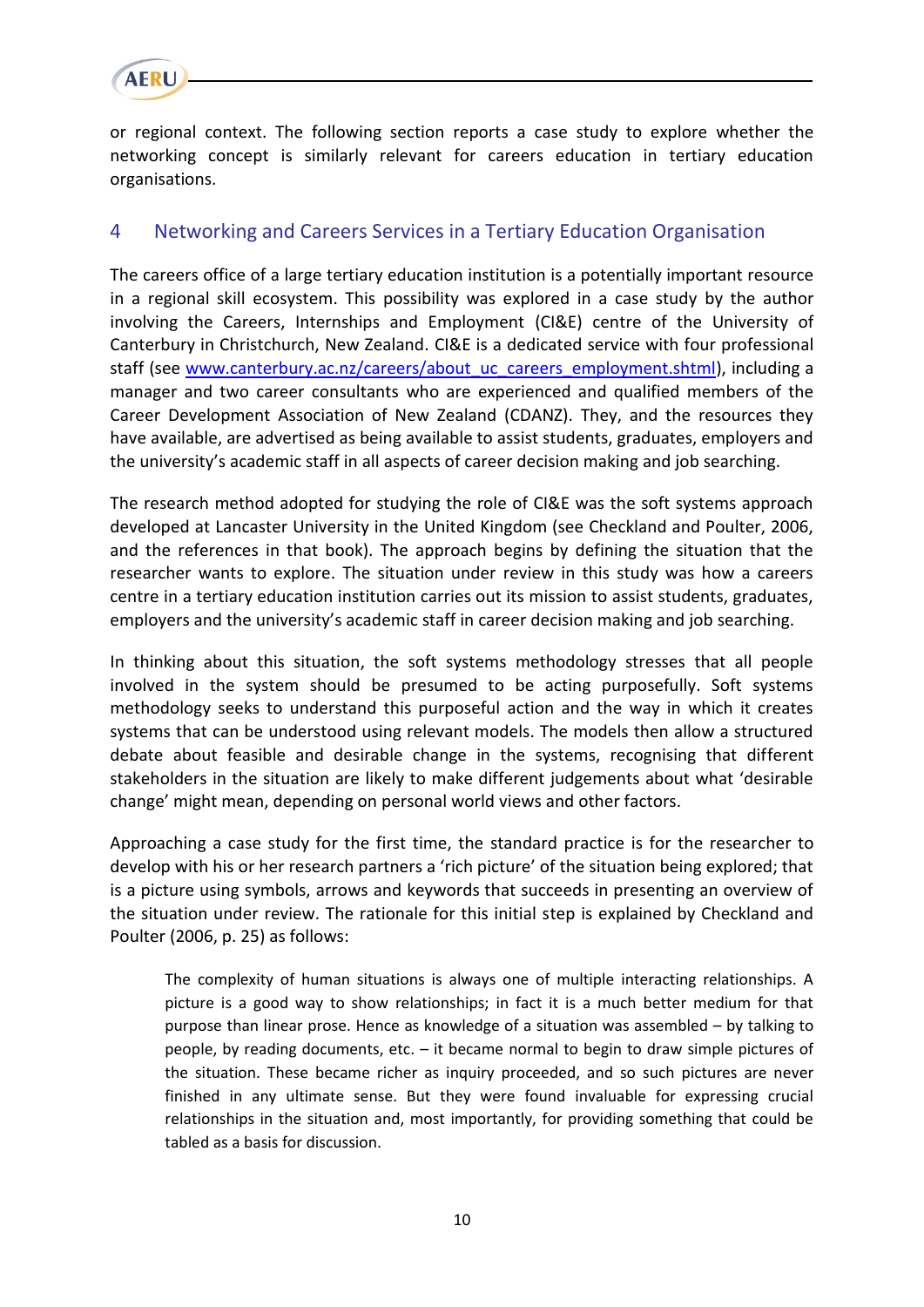

Thus, the authors go on to say, the aim of making a rich picture is 'to capture, informally, the main entities, structures and viewpoints in the situation, the processes going on, the current recognized issues and any potential ones' (idem).

After reading background material on their work, the author met with the careers team in the Careers, Internships & Employment centre on 14 December 2010. The meeting set out to create comprehensive lists of the various activities undertaken by the centre with students (including recent graduates), employers and faculty staff. Based on the background material and the meeting with staff, the author produced a rich picture of CI&E shown in Figure 4. Explanations of the acronyms in the figure are provided in Table 1.

The lower half of the figure shows CI&E embedded within the larger institutional structures of the University of Canterbury, which is in turn responsive to external stakeholders including the New Zealand government. The figure also shows connections between CI&E and employers organisations, University Careers Advisory Services of New Zealand, the University of Canterbury Students Association, the Student Services Levy Advisory Board (the levy is paid by students, part of which is allocated to help fund the services provided by CI&E) and the Career Development Association of New Zealand (CDANZ).

The upper half of the figure shows the heart of the work of CI&E in which they offer an integrated set of menus of services provided to employers, students and faculties. The rich picture was presented back to the CI&E staff at a meeting on 3 February 2011. The picture and its core metaphor ('integrated set of menus of services') were both accepted, and the meeting began the next step in the process of using the picture to model the perspectives and purposeful activities of the different groups of stakeholders.

That process was interrupted by the destructive earthquake that struck Christchurch city on 22 February 2011. The CI&E workplace was not directly affected, but their offices were required for alternative uses. This dislocation placed some additional demands on the CI&E staff and further work on the project was postponed until a further meeting on 25 July 2011.

| <b>Acronym</b> | <b>Full Name</b>                                        |
|----------------|---------------------------------------------------------|
| <b>CATF</b>    | Careers and Transition Education Association (Aotearoa) |
| <b>CDANZ</b>   | Career Development Association of New Zealand           |
| <b>KPIS</b>    | Key Performance Indicators                              |
| <b>SSLAB</b>   | <b>Student Services Levy Advisory Board</b>             |
| <b>TEC</b>     | <b>Tertiary Education Commission</b>                    |
| <b>UCANZ</b>   | University Careers Advisory Services of New Zealand     |
| UCSA           | University of Canterbury Students Association           |

#### **Table 1: Explanation of the acronyms in Figure 4**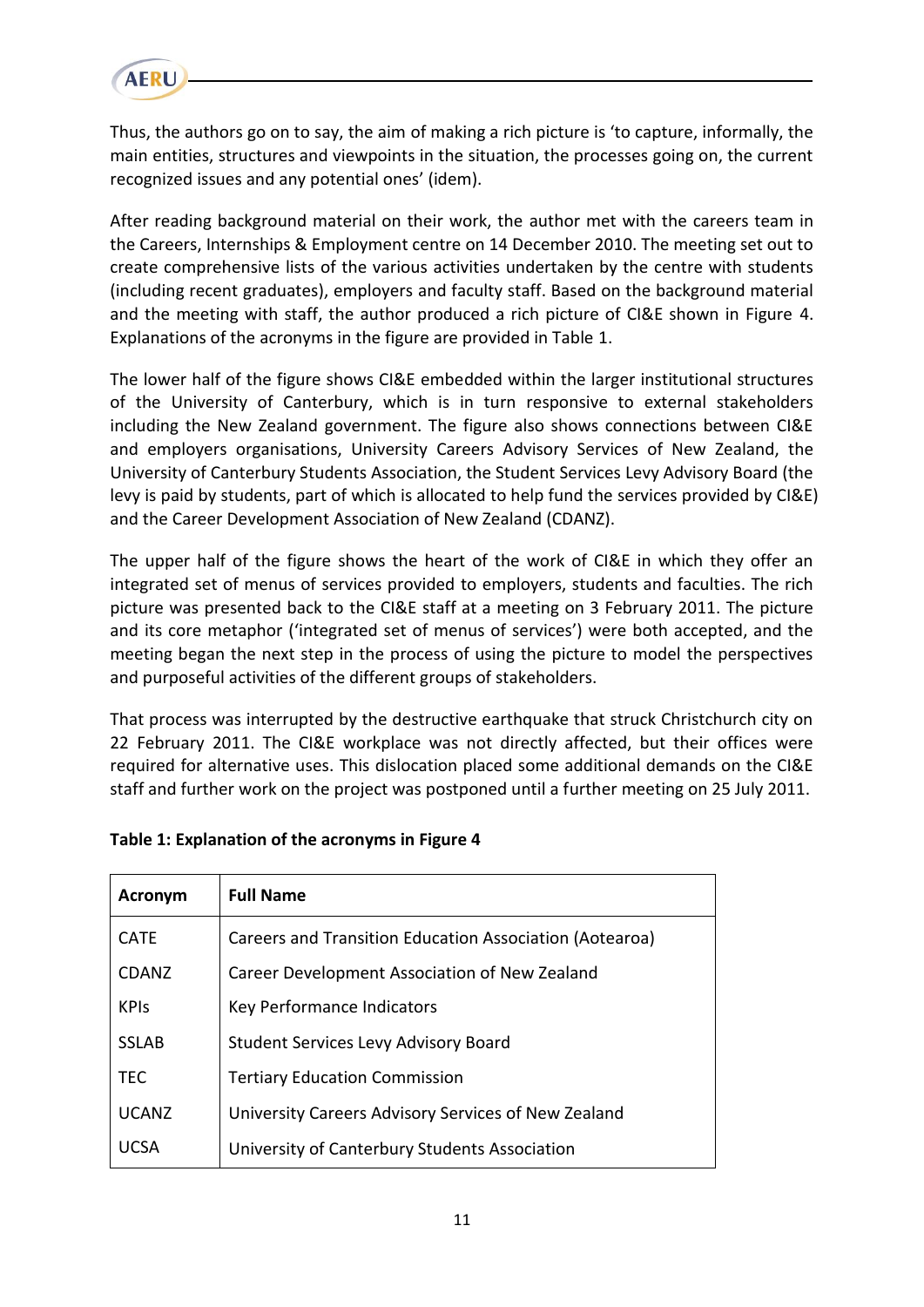



**Figure 4: A rich picture of the context of a university careers office**

Source: Dalziel (2011, Figure 3, p. 11); this version was drawn by Donna Saunders.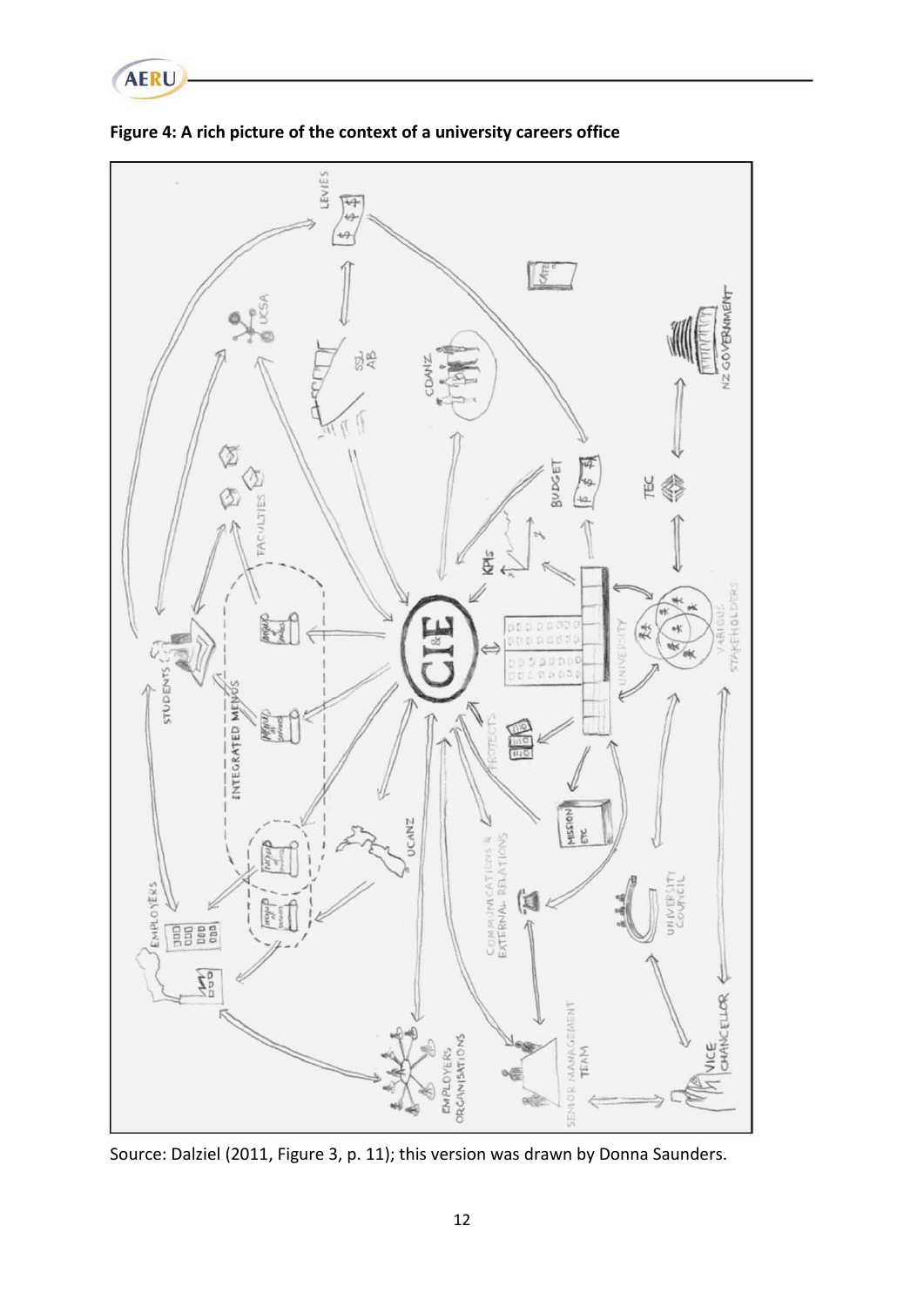

That meeting confirmed summaries of the presumed purposeful activities of employers, students and faculties, using the soft systems 'PQR' approach which adopts the following pattern: A stakeholder group does P by carrying out Q in order to contribute to R. Thus P, Q and R answer the questions: what does it do; how does it do it; and why does it do it?

The three 'PQR' statements agreed by the research team were the following:

**Employers** recruit the best people with the right skills to fill particular vacancies

by profiling the opportunities and rewards they offer and by interviewing a number of screened applicants

in order to contribute to their enterprise's commercial and other goals.

**Faculties** produce successful graduates with efficient use of academic time

by providing students with well-designed learning opportunities and by awarding qualifications that are respected by stakeholders

in order to make their programmes more attractive to potential students.

**Students** discover, discipline and display their capabilities and skills

 by engaging in structured and unstructured learning activities and by building up a CV of formal qualifications and other achievements

in order to grow as a person and widen their range of possible life choices.

Consistent with the soft systems methodology, the interaction of these purposeful agents creates a system which CI&E can facilitate. Thus CI&E is team that also acts purposefully; hence it was possible to formulate a summary of their work using the same PQR formula. In formulating this statement, the CI&E staff members were very conscious of their professional responsibilities towards the student users of CI&E services, reflected in their membership of CDANZ. They commented that this means, for example, that the centre is not a 'recruitment agency' for employers and that staff must be confident about the information they provide to students – "we must not offer advice based on anecdote".

**CI&E** proactively engages and works with students, faculties and employers achieving their career and employment-oriented goals

 by using its professional and financial resources to design and deliver an integrated set of services that adds value to these three groups

in order to contribute to the overall mission of the University of Canterbury.

These four statements are important for fostering a regional skill ecosystem because, as the Australian research has highlighted, each group must be motivated by mutually reinforcing advantages for a high skill ecosystem to flourish. The 'PQR' statements give a guide to where those advantages may lie.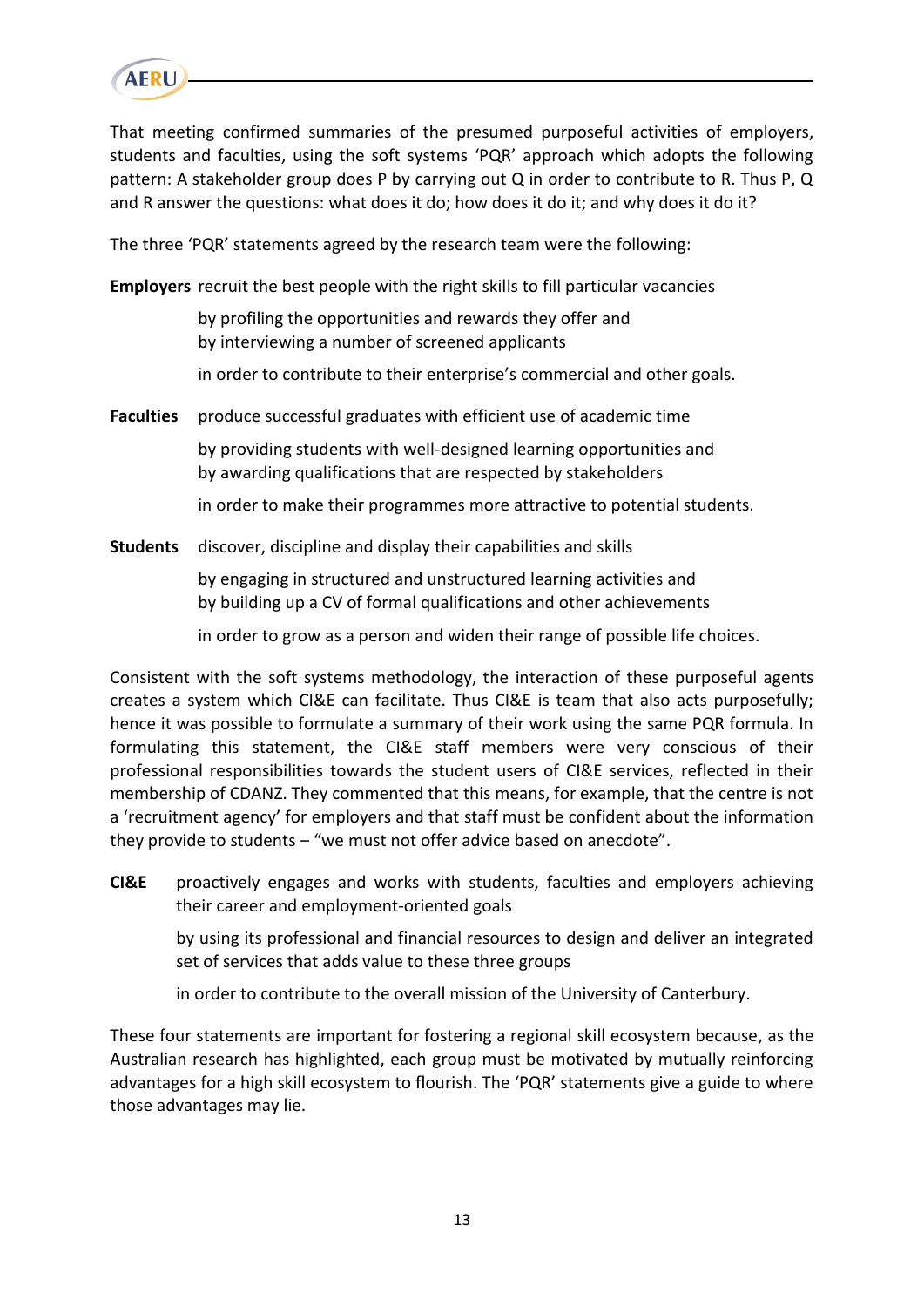

The final meeting of the research partners took place on 7 March 2012, joined by the Workforce Strategy Manager for the Canterbury Development Corporation (CDC), Simon Worthington, also working on secondment for the Canterbury Earthquake Recovery Authority (CERA). CDC is the economic development agency for Christchurch City Council, while CERA is the central government agency leading and coordinating the ongoing recovery effort following the earthquakes of September 2010 and February 2011. At the time of the meeting, CDC and CERA were working with the Canterbury Employment and Skills Board (CESB, established after the second earthquake in 2011) to provide a clear understanding and combined strategic approach to workforce demands and priorities following the Canterbury earthquakes [\(www.cesb.org.nz\)](http://www.cesb.org.nz/).

Before the earthquakes, the CDC had created the Christchurch Economic Development Strategy, which had included better connections between education and business, and better arrangements for careers education, as core elements in what it termed 'Project Learning City' (CDC, 2010, p. 21):

This project will establish Christchurch as an internationally renowned learning city ensuring the availability of essential skills by connecting educational institutions and learning providers with business needs. It will increase productivity and provide effective mechanisms to meet the labour force challenges of the region. Informed by a skills supply and demand model, the [CESB] will coordinate the city's response to skills and talent needs. This will enable learning providers to respond appropriately.

The project will establish a talent portal that will retain and attract high-level talent to the city, through initiatives focused on graduate employment, internships and alumni. Other initiatives include the creation of a regional skills observatory and a skills performance index to measure skills improvement, a virtual careers network utilising the Enable Schools Network that will provide world-leading careers education and guidance to all Christchurch secondary school students, and the development of a regional skills partnership that will encourage business owners to invest in up-skilling their workforces.

Those two paragraphs strongly resonate with the skill ecosystem language discussed above. It was agreed at the meeting of 7 March that the CI&E centre could be an important link for initiatives arising out of the strategic planning of the CESB, not only by making information available to students but also by acting as a conduit between industry and academics. The following section follows up that idea with a specific proposal.

# 5 Proposal for a New Zealand System of Regional Skill Ecosystems

A Crown entity established on 23 July 1990, Careers New Zealand, is responsible for "providing leadership and expertise across the careers sector, raising the quality of careers provision, developing careers resources, and providing services directly to the public to help them make smart decisions about work, education and training" (Careers New Zealand, 2011a, p. 2):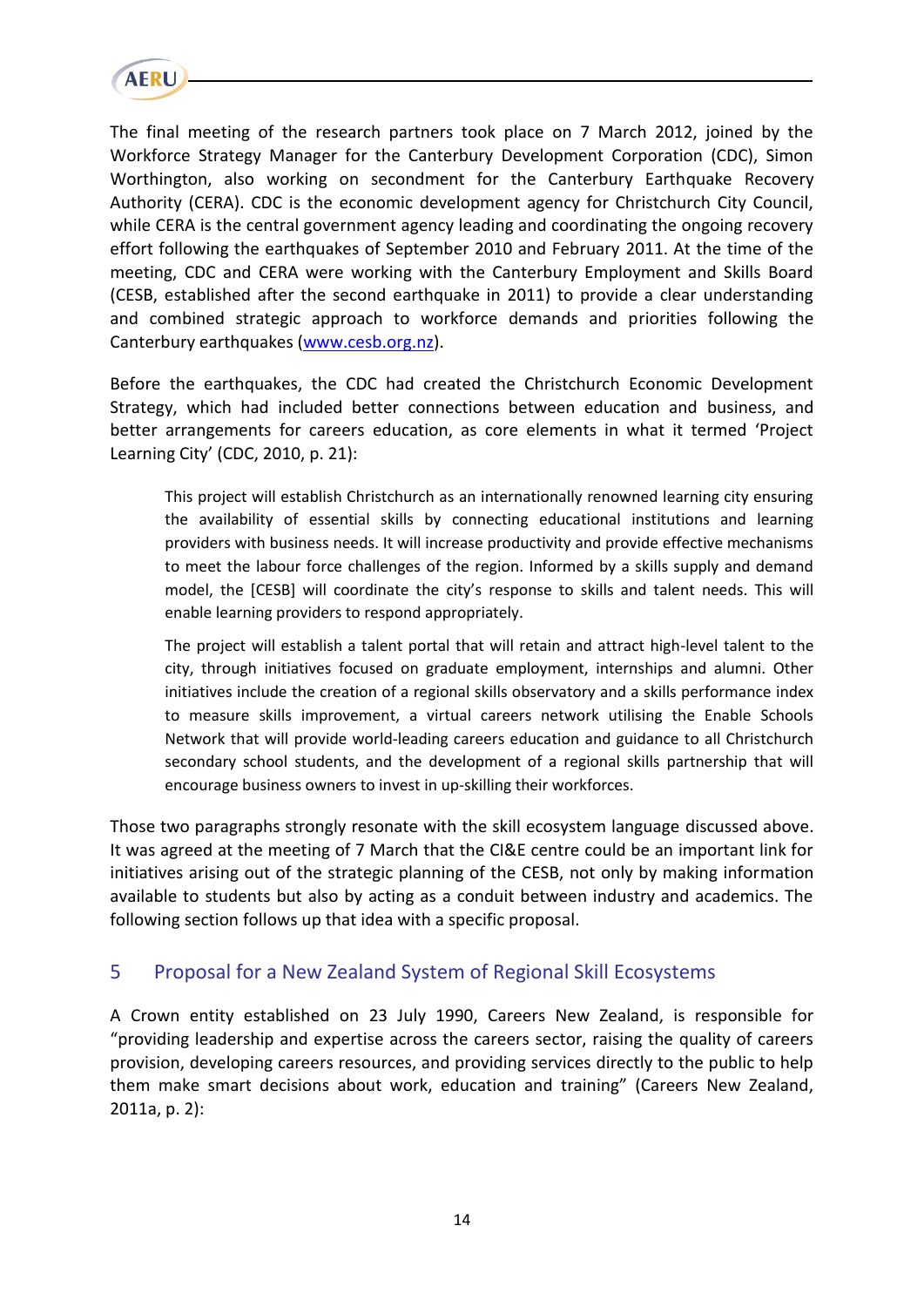

Our services enable people to self-manage their careers throughout their lives: making good decisions, maximising their potential and leading productive lives. A key part of this vision is to ensure New Zealanders know when and how to access career information and services as well as supporting others through better career conversations. By using a range of channels, people can access our services in their own time and in a way that best meets their needs.

Careers New Zealand has a high reputation as a reliable source of career information, advice and guidance. In 2007, for example, international expert Professor Tony Watts was invited to undertake a review of the agency when it was named Career Services. The opening paragraph of his report described the agency in glowing terms (Watts, 2007, p. 9; the quote within this paragraph is from OECD, 2004, p. 102):

Career Services in New Zealand is the most fully-integrated version of a national multichannel all-age service in the world that is dedicated to career planning support. The OECD Career Guidance Policy Review suggested that 'the priority for policy makers in most OECD countries should be to create separate, and appropriate, occupational and organisational structures to deliver career guidance'. In organisational terms, Career Services represents a prime exemplar of the recommended approach.

In short, Careers New Zealand is a valuable asset in the New Zealand careers system; it has the scale and quality control mechanisms to be the country's best and most reliable source of career information, advice and guidance for young people as they make education choices. It is already very well positioned to play a leadership role in that system, "working to provide a coordinated, coherent, and consistent approach to career education provision in New Zealand" (Careers New Zealand, 2011a, p. 10).

Careers New Zealand recognises the importance of regional networks. The organisation's current Statement of Intent, for example, sets out specific activities to advance its strategic goals, which include the following two relevant initiatives (Careers New Zealand, 2012a, p. 9):

Developing, implementing, co-ordinating and leading nationally and regionally based career networks and regional career strategies to improve the relevance, accessibility and ease of use of the career system to New Zealanders. These networks provide one-stop-shop up-todate information for users and also provide forums for stakeholders to generate ideas, actions and improvements to the system. They are a key way of improving the linkages and communication between industry/employers, local government and educators to improve the matching of skills and employment opportunities to improve economic growth. …

Regionally focused initiatives will channel our resources into particular areas of high need, where significant numbers of our priority clients live. We will build sustainable careers development capability in organisations we work with (for example, schools, tertiary organisations, community groups and iwi). We will also be working to ensure a better functioning careers system in these areas – in particular, better matching of skill supply and demand in the regional/local labour market leading to sustained economic growth. Part of this will be through improving skills development planning in these areas by working with local authorities and industry organisations.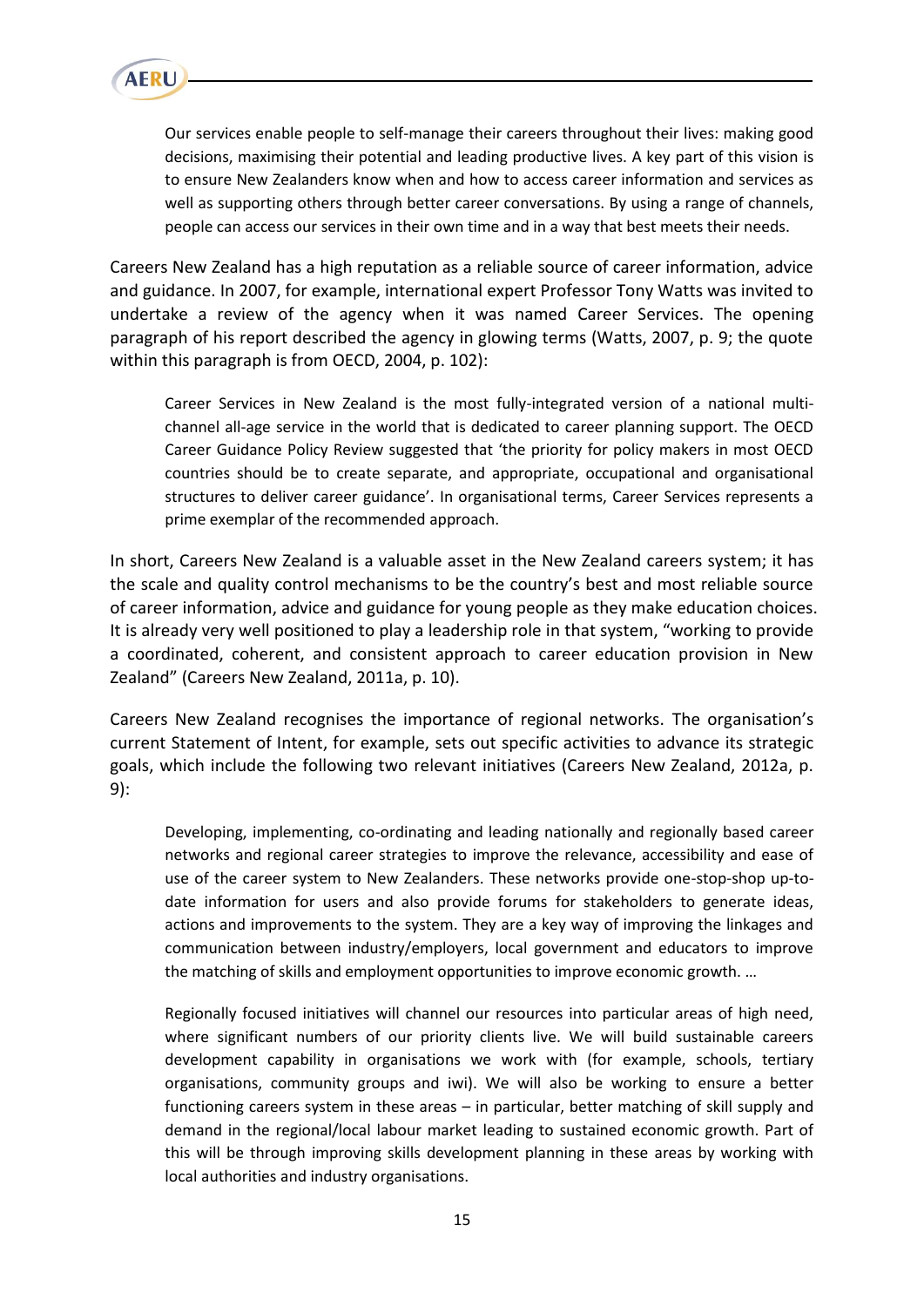

 $\overline{a}$ 

The second of these activities aims "to ensure a better functioning careers system" in regional and local labour markets. This section proposes that this be achieved by treating regional skill development systems as ecosystems, with careers offices in New Zealand secondary and tertiary education organisations (or the tutor or tutors performing that role in a small private training establishment) regarded as key actors for three reasons:

- i. They are professional people in their field with existing networks of support and familiar with the Careers New Zealand resources;
- ii. They are already engaged with students and employers in their normal day-to-day activities of service provision; and
- iii. They are able to engage with educators within their organisation to help educators deliver good outcomes to their students.

A very important step in this direction has been the development by Careers New Zealand of Career Education Benchmarks for secondary schools and for tertiary education organisations. <sup>1</sup> These benchmarks are intended as a self-review tool for tertiary organisations to assess the quality of their career development programmes and services, but they also provide information to students about the quality they should be able to expect from their provider's programmes and services. Both sets of benchmarks place students at the centre of the organisation's career development programmes, expressed in the following statement (Careers New Zealand, 2011b, p. 3, and 2012b, p. 4):

Central to the design of the benchmarks is the concept of supporting all students to build their own career management competencies so that they can successfully self-manage their life, learning and work. The benchmarks support the shift from a career decision guidance approach to a more dynamic model of career development guidance which reflects the realities of life, learning and work today.

The tertiary benchmarks identify three dimensions that work together to ensure these student competencies are achieved:

- Employer and Industry Engagement;
- Student Engagement; and
- Organisation Engagement.

These three dimensions involve the same set of actors (students, employers and faculties) highlighted in the rich picture of the University of Canterbury Careers, Internships and Employment centre in Figure 4. These benchmarks, in the author's view, represent a welcome invitation for people offering careers services in tertiary education organisations to exercise leadership as key nodes in their regional skill ecosystem.

<sup>&</sup>lt;sup>1</sup> See <http://www2.careers.govt.nz/educators-practitioners/planning/career-education-benchmarks/> for an overview and links to the benchmarks themselves. Two members of the Education Employment Linkages research team had some role in the preparation of the secondary and the tertiary level benchmarks.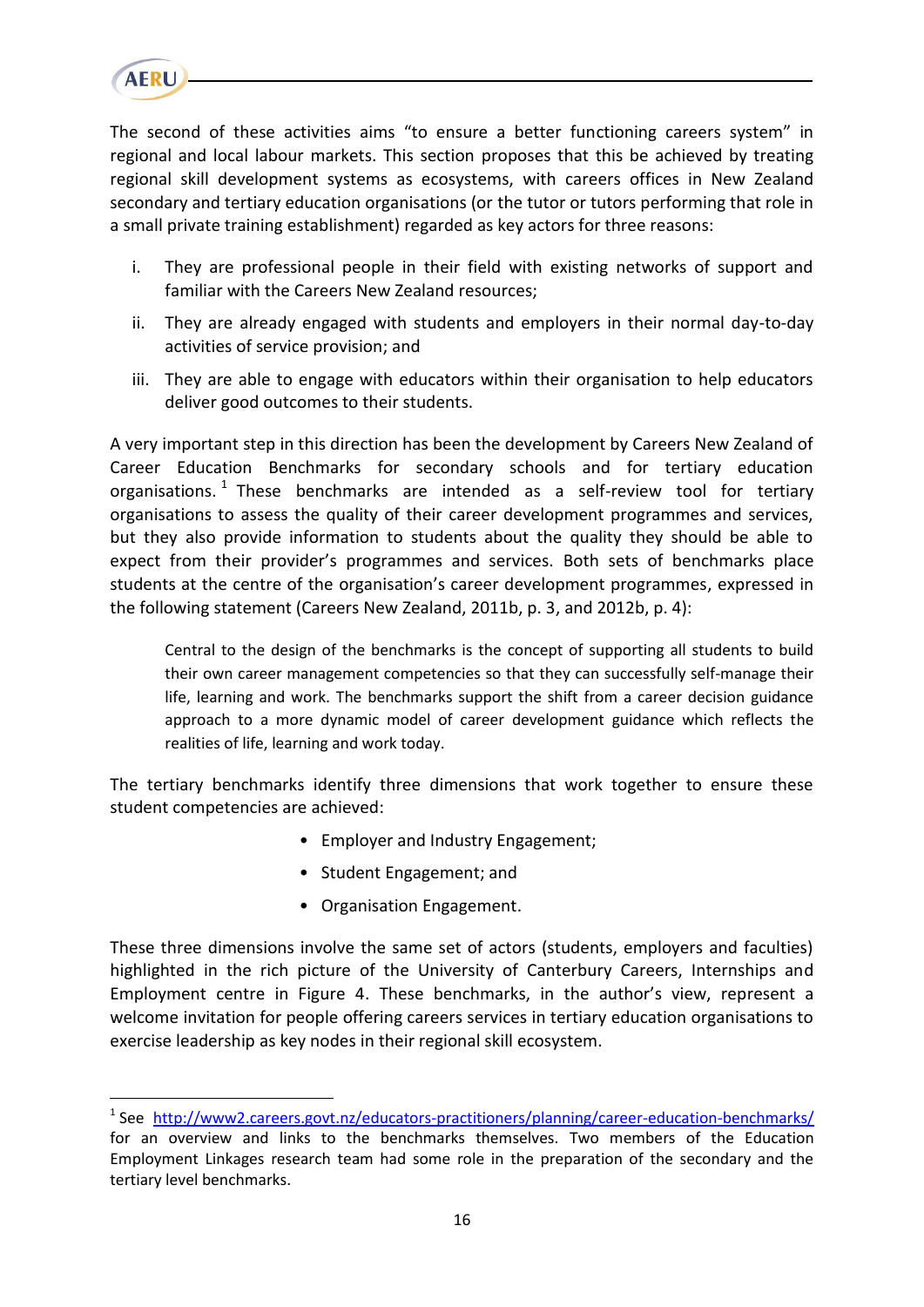

# **Conclusion**

The OECD (2012, p. 3) describes skills as "the global currency of the 21st century". Young people at secondary school every week make education choices that over time are crafting who they are, are crafting who they can become, and are crafting where they can go. These choices include choices about what subjects to study, about how hard to study, about how to study both inside and outside the classroom, about how to integrate their study and their life experiences, and about how to display their mastery of the subjects studied. All of these choices made week after week and month after month will develop skills (or not) that will provide the global currency to open doors (or not) to different life pathways.

Skills in the local labour force are also critical for a region's economic development. Skill gaps can act as a constraint on the growth of enterprises or the attraction of new employers. As Finegold (1999) first recognised, some industries in some regions have evolved to sustain mutually reinforcing growth in supply of and demand for the high skills needed to generate major research breakthroughs, new forms of business services and flexible, high-technology start-ups.

This paper has considered the coordination problem in skills formation and utilisation from the perspective of the young person making investment decisions in their education (section 1) and from the perspective of employers motivated by profits through matching market opportunities with investment in capital matched with productive employees utilising that capital to take advantage of the market opportunities (section 2). This produced the model of a regional skill ecosystem in Figure 3.

The remainder of the paper has used that skill ecosystem model to propose that regional skill development systems be treated as ecosystems, with careers offices in New Zealand secondary and tertiary education organisations regarded as key actors in those ecosystems. This proposal was derived from the literature on networking activities for career professionals and on networks for regional development (section 3) and a case study of the work of a careers office in a New Zealand tertiary education organisation (section 4). Section 5 finished by noting the important step taken in this direction by the recent development of Career Education Benchmarks for secondary schools and for tertiary education organisations.

The recent OECD strategic approach to skills policies begins its report with the following warning: "Without adequate investment in skills, people languish on the margins of society, technological progress does not translate into economic growth, and countries can no longer compete in an increasingly knowledge-based global society" (OECD, 2012, p. 10). It is no exaggeration to say that helping its young people learn how to make great education choices is one of the most important investments that can be made in a country's future.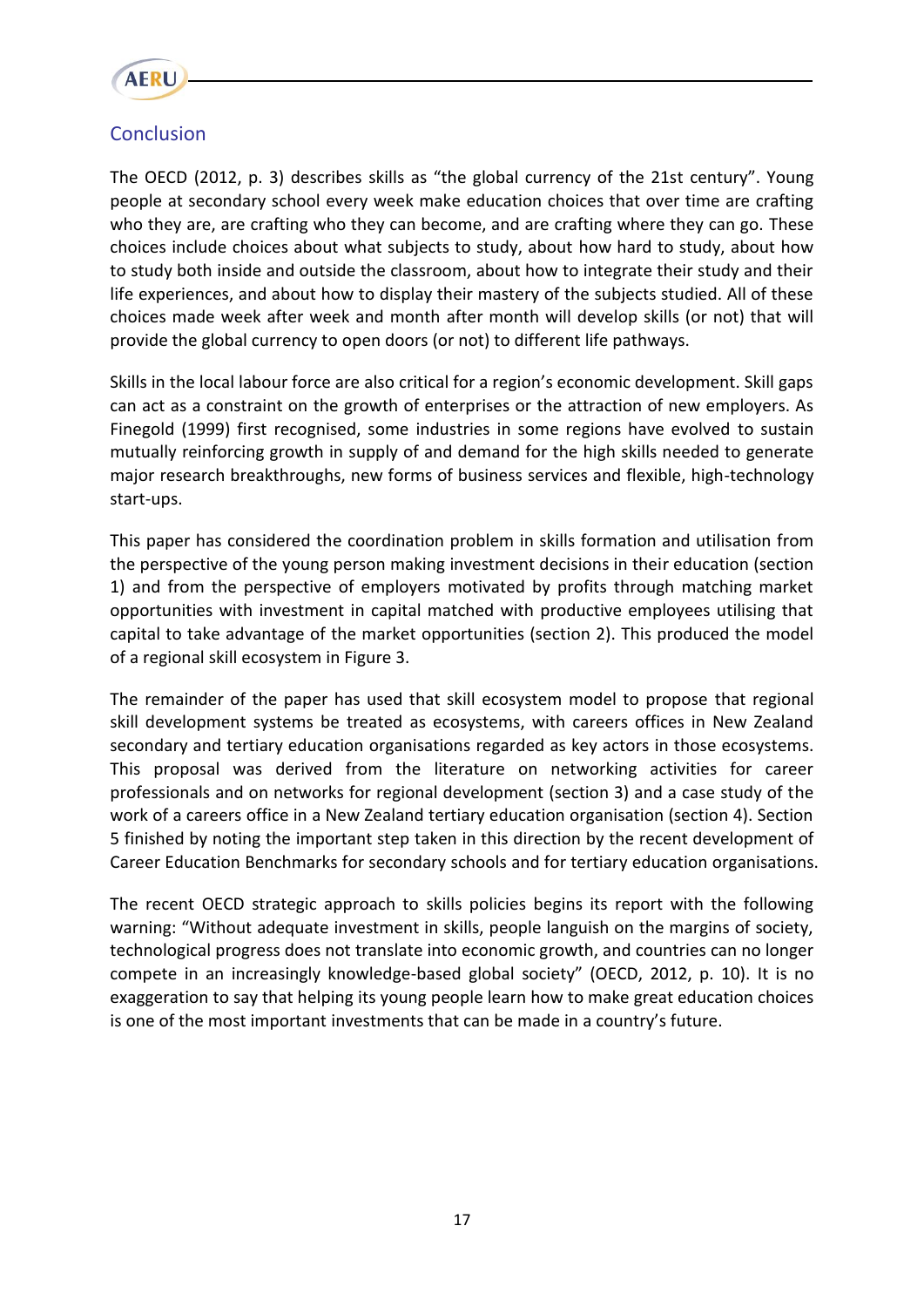

#### References

- Amin, A. and J. Roberts (2008) Knowing in action: Beyond communities of practice. *Research Policy*, 37(2), pp. 353-369.
- Arcidiacono, P. (2004) Ability sorting and the returns to college major. *Journal of Econometrics*, 121(1-2), pp. 343-375.
- Altonji, J. G. (1993) The demand for and return to education when education outcomes are uncertain. *Journal of Labor Economics*, 11(1), pp. 48-83.
- Becker, G. (1962) Investment in human capital: A theoretical analysis. *Journal of Political Economy*, 70(5, Part 2), pp. 9-49.
- Becker, G. (1964) *Human Capital: A Theoretical and Empirical Analysis, with Special Reference to Education*. New York: Columbia University Press.
- Boven, R., C. Harland and L. Grace (2011) *More Ladders, Fewer Snakes: Two Proposals to Reduce Youth Disadvantage*. Discussion paper 2011/1. Auckland: New Zealand Institute.
- Buchanan, J. (2006) *From 'Skill Shortages' to Decent Work: The Role of Better Skill Ecosystems*. Sydney: NSW Board of Vocational Education and Training.
- Buchanan, J. and M. Jakubauskas (2010) The political economy of work and skill in Australia: Insights from recent applied research. Chapter 3 in J. Bryson (Ed) *Beyond Skill: Institutions, Organisations and Human Capability*. London: Palgrave Macmillan, pp. 32- 57.
- Buchanan, J., K. Schofield, C. Briggs, G. Considine, P. Hager, G. Hawke, J. Kitay, G. Meagher, J. Macintyre, A. Mounier and S. Ryan (2001) *Beyond Flexibility: Skills and Work in the Future*. Sydney: NSW Board of Vocational Education and Training.
- Career Services (2009) *Career Education in Practice*. Wellington: Career Services.
- Careers New Zealand (2011a) *Briefing for the Incoming Minister*. Wellington: Careers New Zealand.
- Careers New Zealand (2011b) *Career Education Benchmarks: A Set of Quality Benchmarks for Career Development Services in New Zealand Secondary Schools*. Wellington: Careers New Zealand, available at [www.careers.govt.nz.](http://www.careers.govt.nz/)
- Careers New Zealand (2012a) *Statement of Intent for the Years 2012/13-2014/15*. Wellington: Careers New Zealand.
- Careers New Zealand (2012b) *Career Education Benchmarks – Tertiary: A Self-Review Tool for Career Development Programmes and Services in New Zealand Tertiary Organisations*. Wellington: Careers New Zealand, available at [www.careers.govt.nz.](http://www.careers.govt.nz/)
- CDC (2010) *Christchurch Economic Development Strategy*. Christchurch: Canterbury Development Corporation.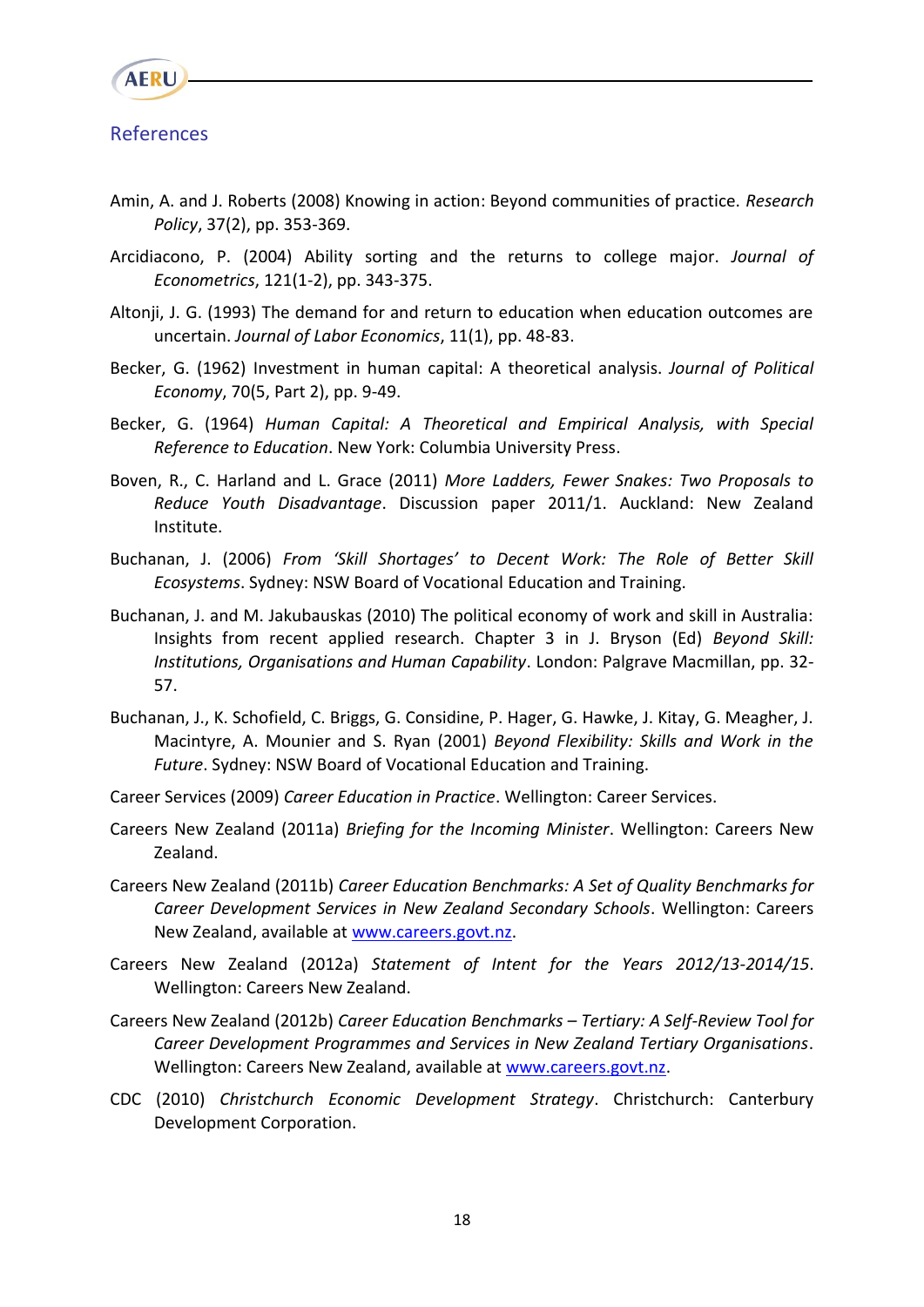

- Cedefop (2009) *Professionalising Career Guidance: Practitioner Competences and Qualification Routes in Europe*. Cedefop Panorama series 164. Luxembourg: European Centre for the Development of Vocational Training.
- Checkland, P. and J. Poulter (2006) *Learning for Action: A Short Definitive Account of Soft Systems Methodology and its Use for Practitioners, Teachers and Students*. Chichester: John Wiley.
- Committee for Auckland (2012) *Fuelling our Economy: Auckland Workforce Skills from the Employers' Perspective*. Auckland: Committee for Auckland.
- Dalziel, P. (2010) Developing the next generation: Employer-led channels for education employment linkages. Chapter 8 in J. Bryson (Ed) *Beyond Skill: Institutions, Organisations and Human Capability*. London: Palgrave Macmillan, pp. 154-175.
- Dalziel, P. (2011a) "Regional Skills Ecosystems: The Role of Career Educators in the Region's Education Institutions." Paper presented to the Pacific Regional Science Conference (PRSCO), Seoul, 3-6 July.
- Dalziel, P. (2011b) "Recreating Full Employment." The 2011 Bruce Jesson Memorial Lecture, Maidment Theatre, University of Auckland, 26 October, published at [www.brucejesson.com/lectures.](http://www.brucejesson.com/lectures)
- Dalziel, P. (2012) *Towards a New Zealand System of Skill Ecosystems*. EEL Research Report No. 11. Lincoln University: AERU, available at [www.eel.org.nz.](http://www.eel.org.nz/)
- Dalziel, P., J. Higgins, K. Vaughan and H. Phillips (2007) *Education Employment Linkages: An Introduction to the Research Programme*. EEL Research Report No. 1. Lincoln University: AERU, available at [www.eel.org.nz.](http://www.eel.org.nz/)
- Eckstein, Z. and K. I. Wolpin (1999) Why youths drop out of high school: The impact of preferences, opportunities, and abilities. *Econometrica*, 67(6), pp. 1295-1339.
- Finegold, D. (1999) Creating self-sustaining, high-skill ecosystems. *Oxford Review of Economic Policy*, 15(1), pp. 60-81.
- Gluckman, P. (2011) *Improving the Transition: Reducing Social and Psychological Morbidity During Adolescence*. A Report from the Prime Minister's Chief Science Advisor. Auckland: Office of the Prime Minister's Science Advisory Committee.
- Harmon, C., H. Oosterbeek and I. Walker (2003) The returns to education: Microeconomics. *Journal of Economic Surveys*, 17(2), pp. 115-155.
- Heckman, J. J. and B. E. Honoré (1990) The empirical content of the Roy model. *Econometrica*, 58(5), pp. 1121-1149.
- Keane, M. P. and K. I. Wolpin (1997) The career decisions of young men. *Journal of Political Economy*, 105(3), pp. 473-522.
- Keane, M. P. and K. I. Wolpin (2000) Eliminating racial differences in schooling attainment and labor market success. *Journal of Labor Economics*, 18(4), pp. 614-652
- Mincer, J. (1958) Investment in human capital and personal income distribution. *Journal of Political Economy*, 66(4), pp. 281-302.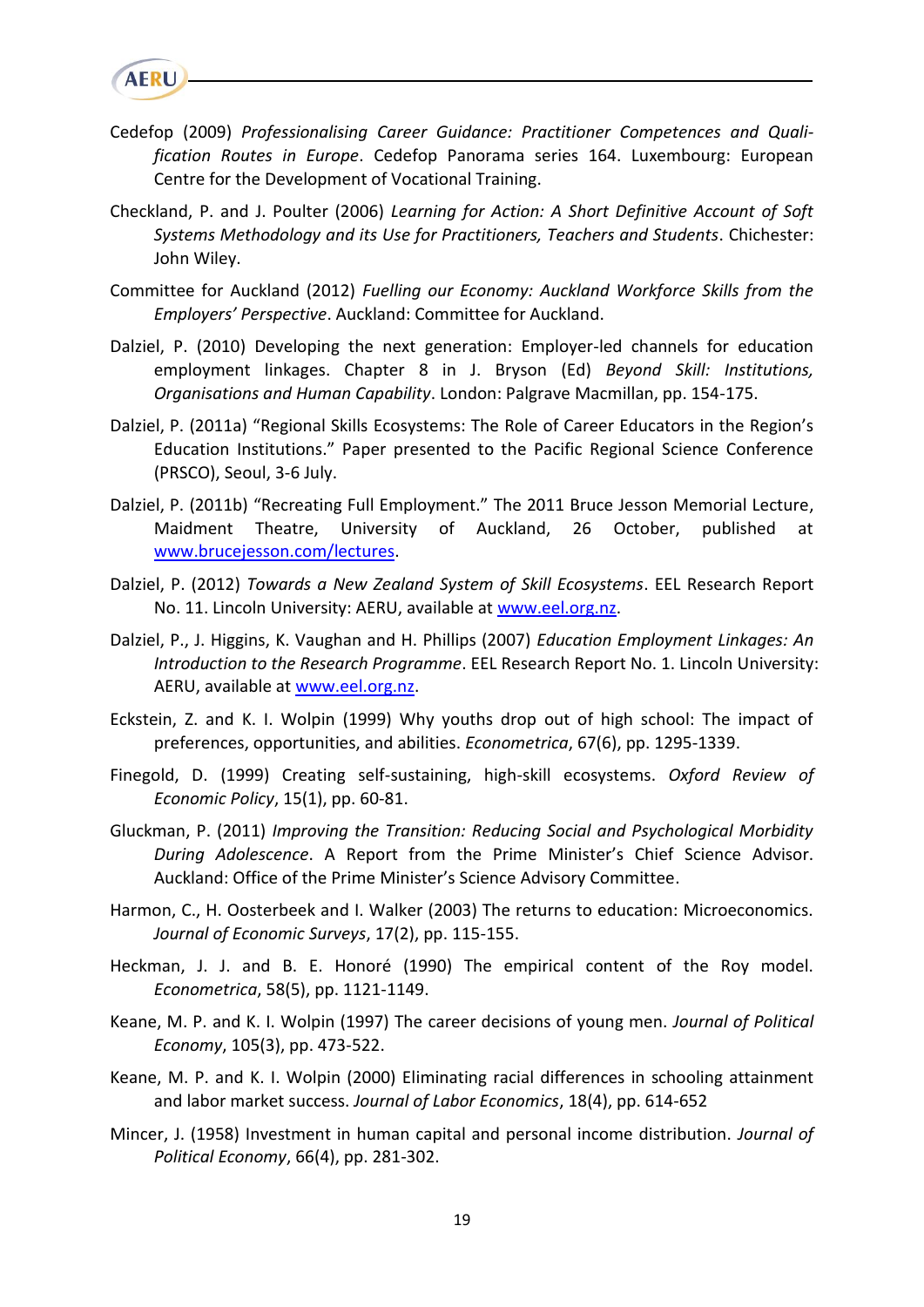

- Ministry of Education (2009) *Career Education and Guidance in New Zealand Schools*. Wellington: Learning Media.
- Miranda, G., P. Dalziel, C. Estolano, K. Krasnowski and G. Larcombe (2011) Climate Change, Employment and Local Development, Sydney, Australia. OECD Local Economic and Employment Development (LEED) Working Papers, 2011/14. Paris: OECD Publishing, available at [http://dx.doi.org/10.1787/5kg20639kgkj-en.](http://dx.doi.org/10.1787/5kg20639kgkj-en)
- OECD (2004) *Career Guidance and Public Policy: Bridging the Gap*. Paris: Organisation for Economic Co-operation and Development.
- OECD (2008) *Jobs for Youth: New Zealand*. Country report prepared by Glenda Quintini. Paris: Organisation for Economic Cooperation and Development.
- OECD (2011) *Towards an OECD Skills Strategy*. Paris: Organisation for Economic Cooperation and Development.
- OECD (2012) *Better Skills, Better Jobs, Better Lives: A Strategic Approach to Skills Policies*. Paris: OECD Publishing, [http://dx.doi.org/10.1787/9789264177338-en.](http://dx.doi.org/10.1787/9789264177338-en)
- Quintini, G. (2011) *Right for the Job: Over-Qualified or Under-Skilled?* OECD Social, Employment and Migration Working Papers, No. 120. Paris: OECD Publishing, available a[t http://dx.doi.org/10.1787/5kg59fcz3tkd-en.](http://dx.doi.org/10.1787/5kg59fcz3tkd-en)
- Rea, D. and P. Callister (2009) *The Changing Nature of Young People's Transitions in New Zealand*. IPS Working Paper 09/10. Wellington: Institute of Policy Studies.
- Riley, J. (2001) Silver signals: Twenty-five years of screening and signalling. *Journal of Economic Literature*, 34(2), pp. 432-478.
- Rousseau, J.-J. (1762) *Émile*. Translated and annotated by A. Bloom. London: Penguin, 1991.
- Roy, A. (1951) Some thoughts on the distribution of earnings. *Oxford Economic Papers*, 3(2), pp. 135-146.
- Rutten, R. and F. Boekema (2012) From learning region to learning in a socio-spatial context. *Regional Studies*, 46(8), pp. 981-992.
- Shirkey, C. (2008) *Here Comes Everybody. The Power of Organising Without Organisations*. London: Penguin.
- Shultz, T. W. (1961) Investment in human capital. *American Economic Review*, 51(1), pp. 1-17.
- Sianesi, B. and J. Van Reenen (2003) The returns to education: Macroeconomics. *Journal of Economic Surveys*, 17(2), pp. 157-200.
- Spence, M. (1973) Job market signalling. *Quarterly Journal of Economics*, 87(3), pp. 355-374.
- Tobias, J. L. and M. Li (2004) Returns to schooling and Bayesian model averaging: A union of two literatures. *Journal of Economic Surveys*, 18(2), pp. 153-180.
- Vaughan, K. and P. O'Neil (2010) *Career Education Networks and Communities of Practice: A Report from the School-Communities Strand of the Education Employment Linkages Project*. EEL Research Report No. 6. Lincoln University: AERU, available at [www.eel.org.nz.](http://www.eel.org.nz/)